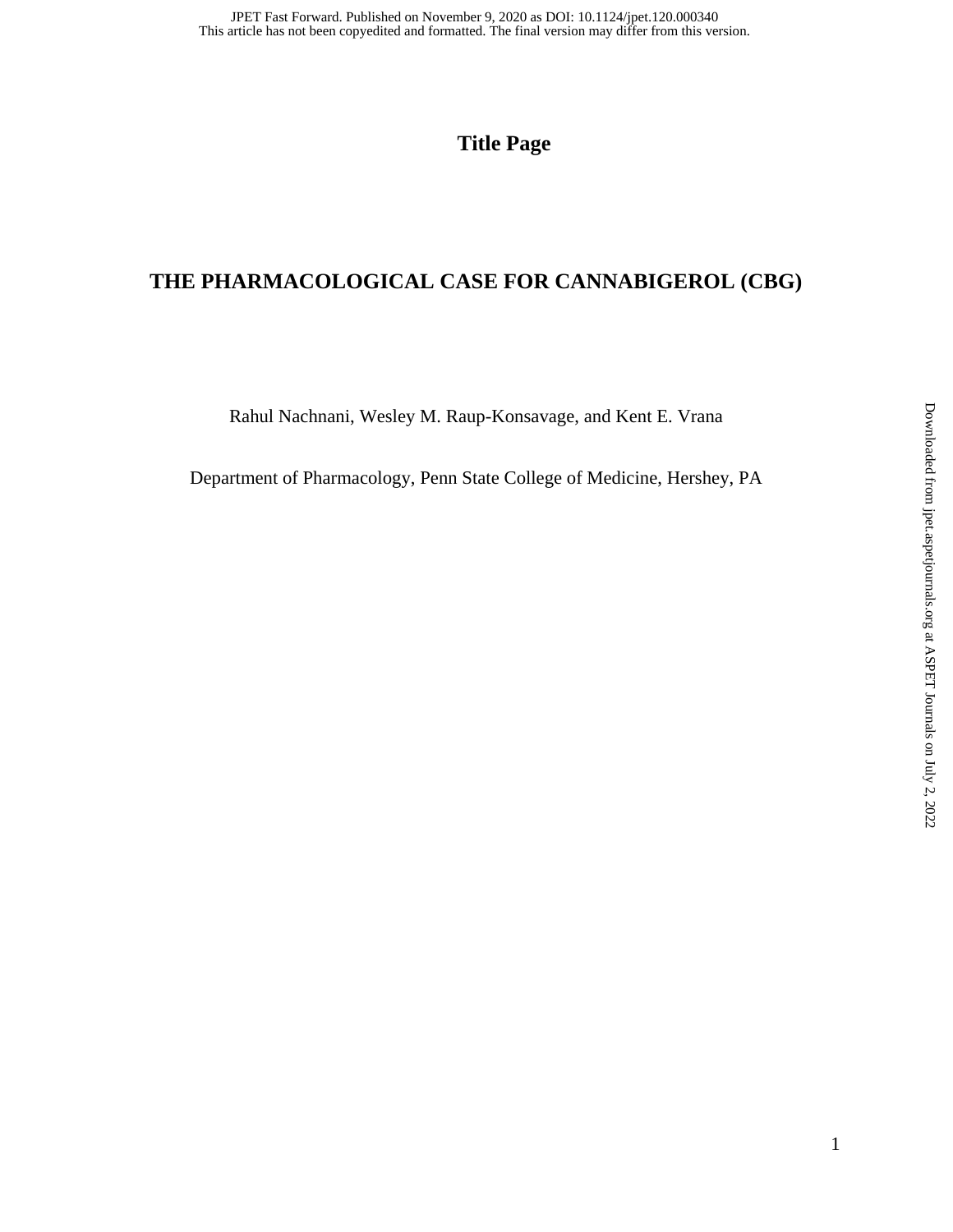#### **2. Running Title:** Potential Clinical Uses of CBG

Kent E. Vrana Penn State College of Medicine 500 University Dr. Hershey PA 17033 Phone: 717-531-1695 Fax: 717-531-0419 Email: kvrana@pennstatehealth.psu.edu

Pages: 38 Tables: 2 Figures: 1 References: 75 Abstract Words: 136 Introduction Words: 750 Discussion Words: 4,629

Nonstandard abbreviations: Amyotrophic Lateral Sclerosis (ALS), Attention-Deficit Hyperactivity Disorder (ADHD), Azoxymethane (AOM), Cannabichromene (CBC), Cannabichromenic Acid (CBCA), Cannabidiol (CBD), Cannabidiolic Acid (CBDA), Cannabigerol (CBG), Cannabigerolic Acid (CBGA), Cannabinoid Receptor 1 (CB1), Cannabinoid Receptor 2 (CB2), Cannabinol (CBN), Dinitrobenzene Sulfuric Acid (DNBS), 5- Hydroxytryptamine (5-HT), G protein-coupled receptor 55 (GPR55), High-Density Lipoprotein (HDL), Huntington's Disease (HD), Low-Density Lipoprotein (LDL), Multiple Sclerosis (MS), Parkinson's disease (PD), Peroxisome Proliferator-Activated Receptor (PPAR), Prefrontal Cortex (PFC), Selective Serotonin Reuptake Inhibitors (SSRI), Δ9-Tetrahydrocannabidiol (Δ9- THC), Δ9-Tetrahydrocannabidiolic Acid (Δ9-THCA), Δ9-Tetrahydrocannabivarin (Δ9-THCV), Transient Receptor Potential Cation Channel Subfamily M (TRPM), Transient Receptor Potential Cation Channel Subfamily A (TRPA), Transient Receptor Potential Cation Channel Subfamily V (TRPV),

Recommended Section: Drug Discovery and Translational Medicine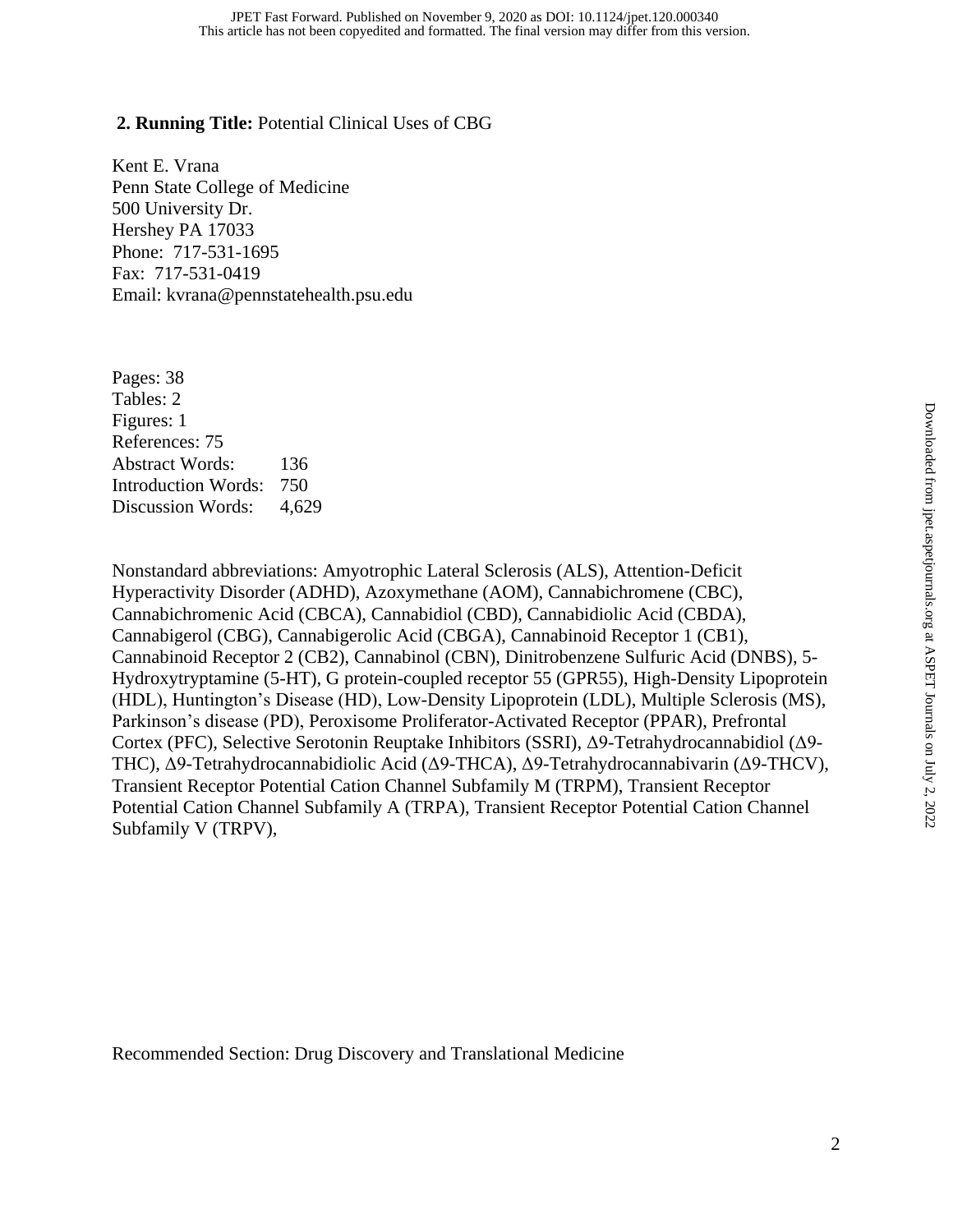#### **3. Abstract**

Medical cannabis and individual cannabinoids, such as tetrahydrocannabinol (Δ9-THC) and cannabidiol (CBD), are receiving growing attention in both the media and the scientific literature. The *Cannabis* plant, however, produces over 100 different cannabinoids, and cannabigerol (CBG) serves as the precursor molecule for the most abundant phytocannabinoids. CBG exhibits affinity and activity characteristics between Δ9-THC and CBD at the cannabinoid receptors, but appears to be unique in its interactions with alpha-2 adrenoceptors and  $5-HT<sub>1A</sub>$ . Studies indicate that CBG may have therapeutic potential in treating neurological disorders (e.g., Huntington's disease, Parkinson's disease, and multiple sclerosis), inflammatory bowel disease, as well as having antibacterial activity. There is growing interest in the commercial use of this unregulated phytocannabinoid. This review focuses on the unique pharmacology of CBG, our current knowledge of its possible therapeutic utility, and its potential toxicological hazards.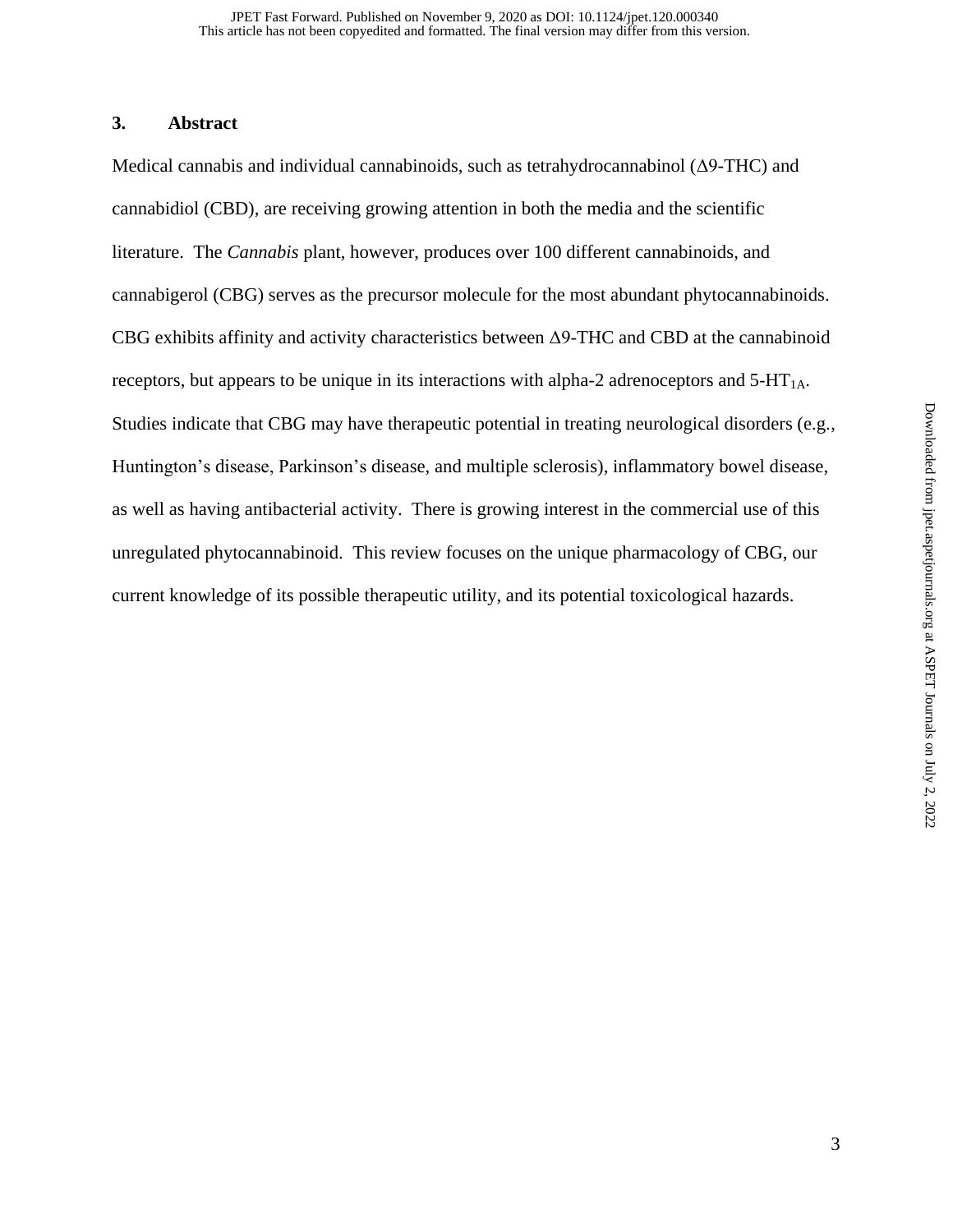## **4. Significance Statement**

Cannabigerol (CBG) is currently being marketed as a dietary supplement and, as with cannabidiol (CBD) before, many claims are being made about its benefits. Unlike CBD, however, little research has been performed on this unregulated molecule, and much of what is known warrants further investigation to identify potential areas of therapeutic uses and hazards.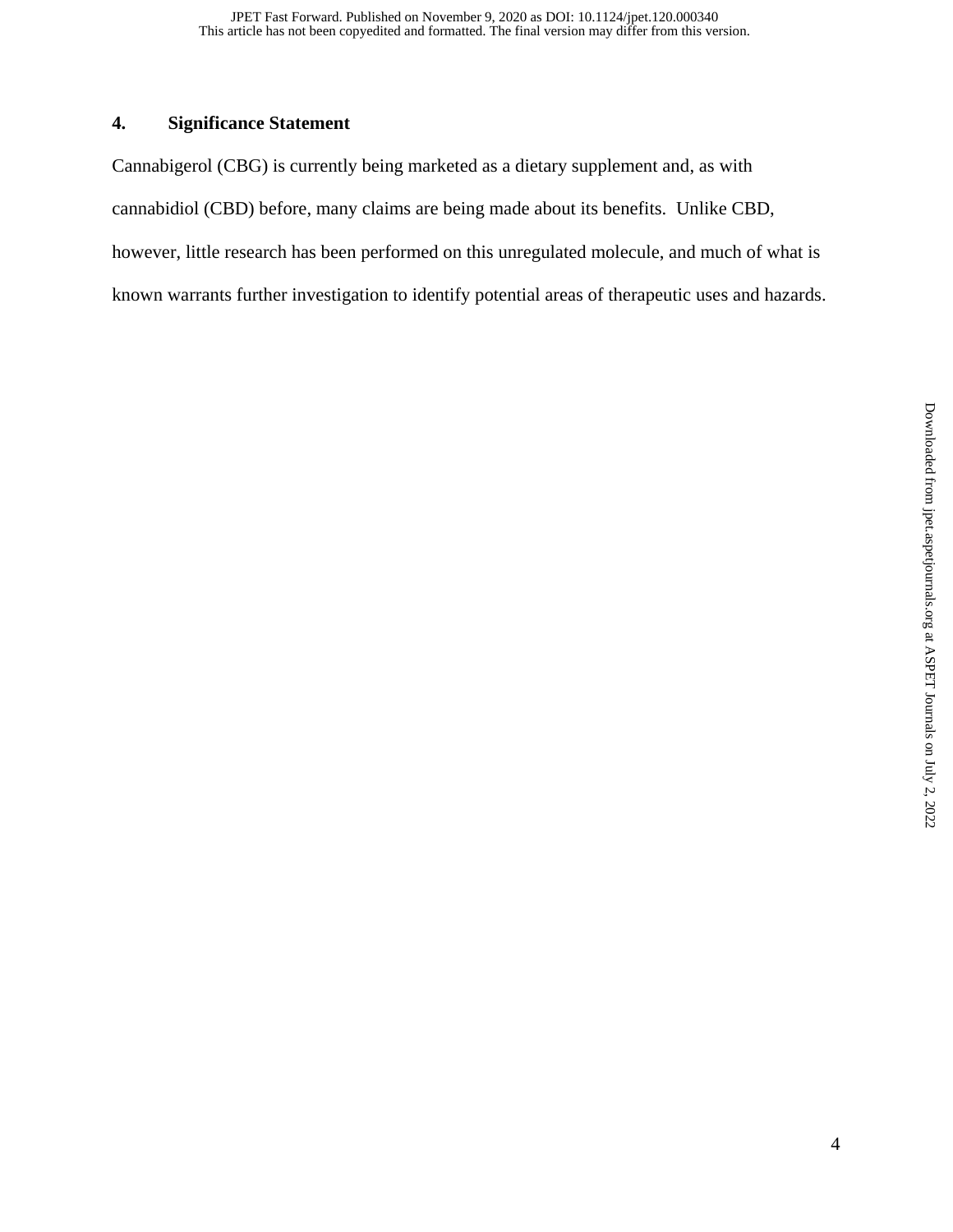## **5. Visual Abstract – not included**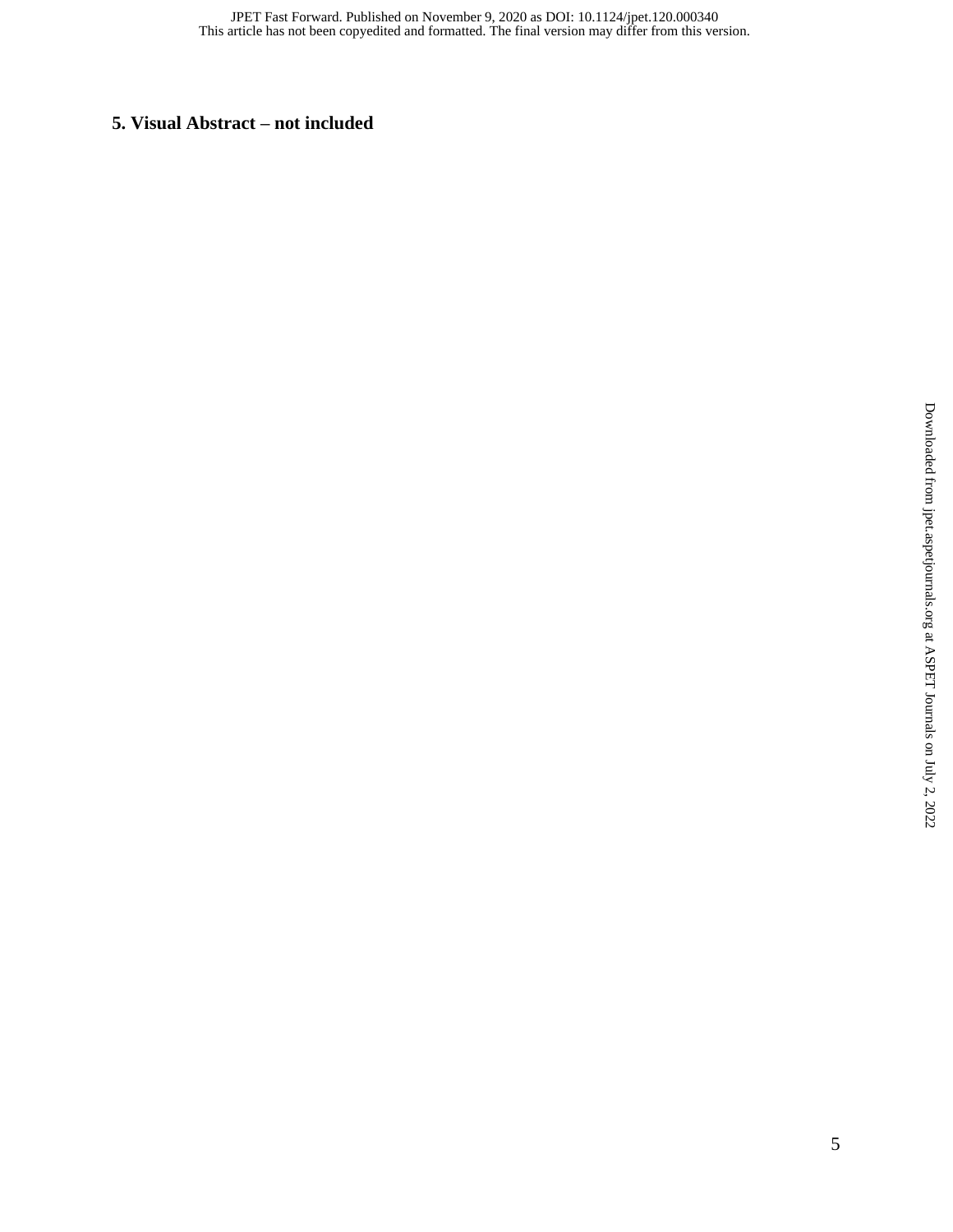#### **6. Introduction**

#### Cannabinoids as medicine

The use of *Cannabis sativa* as a medicine dates back millennia. In ancient China, marijuana was used to treat gout, malaria, digestive disorders, and menstrual pain (Bostwick, 2012; Russo, 2016; Kinghorn et al., 2017; Ryz et al., 2017; Baron, 2018; Ambrose and Simmons, 2019). Cannabis was introduced to western medicine by William O'Shaugnessy, who proposed its use for the treatment of rheumatism and seizures (Bostwick, 2012; Russo, 2016; Kinghorn et al., 2017; Baron, 2018). However, the use of medicinal marijuana fell out of favor towards the end of the nineteenth century and continued to decline until it was banned by the Controlled Substances Act of 1970 (Bostwick, 2012; Sacco, 2014; Kinghorn et al., 2017). Since that time, few cannabinoid drugs have been approved for human use. These drugs include: nabilone in 1985, dronabinol in 1986, rimonabant in 2006 (in Europe; withdrawn in 2008), Sativex (in Europe) in 2010, and Epidiolex in 2018. A growing number of countries have also approved the use of medical marijuana for treating a variety of medical conditions; however, the data that support the use of marijuana for treatment is often anecdotal or from small studies.

#### Cannabigerol and cannabinoid synthesis

Cannabinoid synthesis begins with the precursor molecules olivetolic acid and geranylpyrophosphate, which combine to form cannabigerolic acid (CBGA) (Shoyama et al., 1975; Fellermeier and Zenk, 1998; Fellermeier et al., 2001; Gülck and Møller, 2020). CBGA serves as the precursor to most other cannabinoids and is converted to  $\Delta$ 9-THCA (tetrahydrocannabinolic acid), CBDA (cannabidiolic acid), and CBCA (cannabichromenic acid) (Figure 1). Because CBGA serves as the precursory molecule to the other cannabinoids, it is normally found in very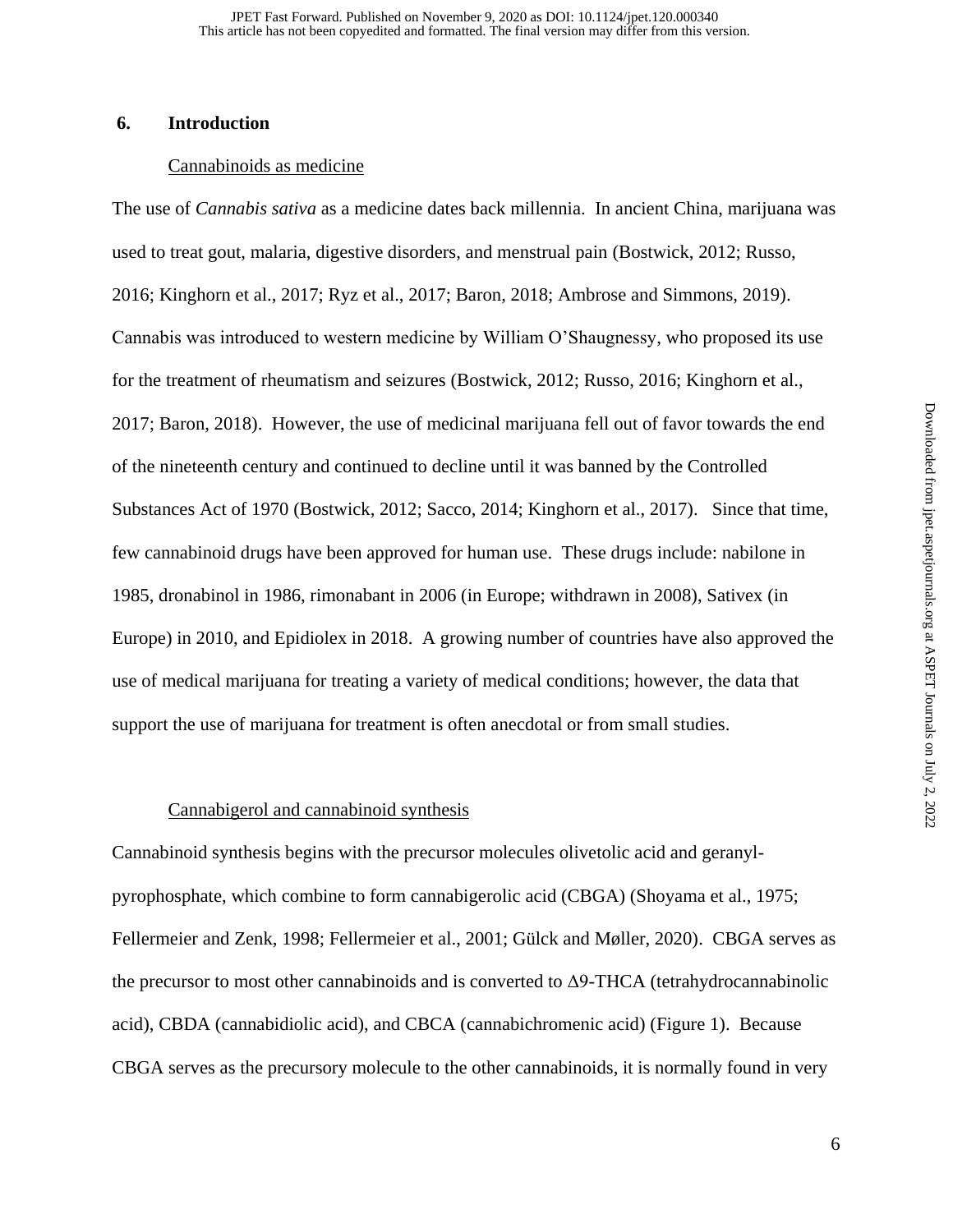low quantities in *Cannabis*; however, strains with reduced activity of the three major synthesis enzymes can accumulate higher levels of CBGA (Fellermeier and Zenk, 1998; Fellermeier et al., 2001). All enzymatically produced cannabinoids (including CBG) are produced as their acidic form and are then decarboxylated by heat to create the "active" form.

With the recent de-regulation of cannabidiol (CBD) and other hemp-derived cannabinoids, such as CBG, cannabichromene (CBC), and cannabinol (CBN) (2018 Farm Bill), there is growing interest in cannabinoid pharmacology (USDA, 2018). For instance, in spite of having CBG as a common precursor, Δ9-THC, CBD, and CBC have dramatically different physiological effects. In the case of the two most widely studied compounds, Δ9-THC is known to produce euphoria and appetite stimulation (Volkow et al., 2014)**,** while CBD is noneuphorigenic and is thought to be anti-epileptic (Jones et al., 2010) and anti-inflammatory (Carrier et al., 2006)**.** Much less is known about CBG and CBC, but since there are differences in ring structure it is not surprising that they have differing pharmacological properties; however, cannabinoids other than Δ9-THC and CBD have had little exploration and characterization.

#### Interest in alternative cannabinoids

Recent events are prompting increased interest in the pharmacotherapeutic potential of the 100+ cannabinoid compounds. First, there exists growing belief that the beneficial effects of Cannabis derive from the entourage effect: all of the *Cannabis*-derived cannabinoids, terpenoids, and flavonoids acting in concert. While there is little evidence to document this, it does support the notion that the entire plant material needs to be consumed. Then, with the explosion in sales of CBD products, entrepreneurs are searching for the next economic market, and it appears that CBG oil may prove to be that market. Indeed, several commercial outlets are advertising CBG as the "mother of all cannabinoids" - presumably because in *Cannabis* it is a common precursor.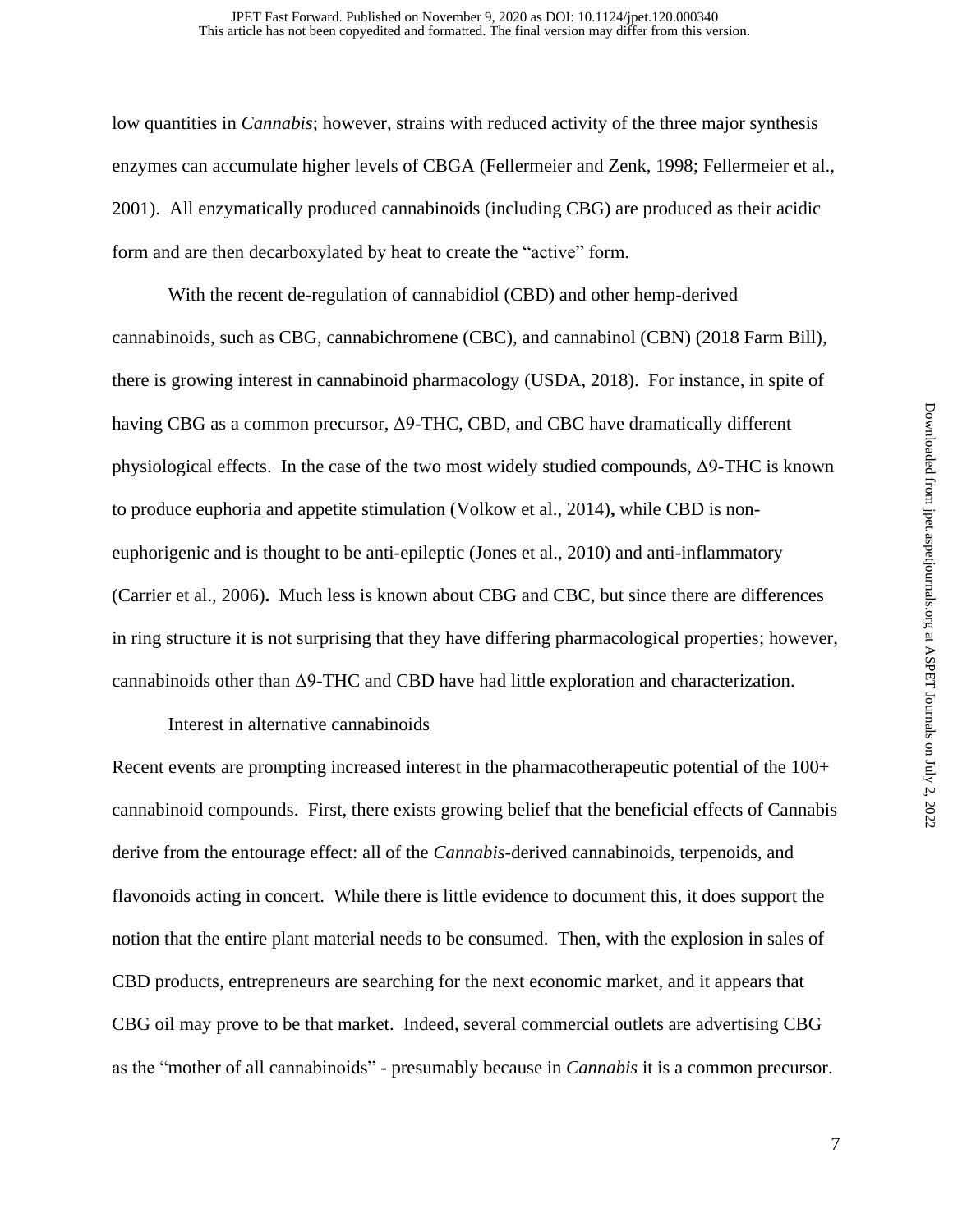However, CBG will not give rise to the myriad other cannabinoids when taken into the human body because of the lack of necessary conversion pathways.

Work in recent years has garnered interest in other cannabinoids such as CBC and Δ9- THCV (tetrahydrocannabivarin), but more studies are needed. Δ9-THCV is suggested to induce similar effects as Δ9-THC without excessive appetite stimulation (Tudge et al., 2014), and studies of CBC show it can improve inflammation-related pain (Wirth et al., 1980).

In the present review, we explore potential therapeutic benefits and adverse side effects of CBG. Recent literature on CBG has revealed that its pharmacology addresses therapeutic targets distinct from those of  $\Delta$ 9-THC and CBD. We summarize previous investigations into therapeutic applications and propose new areas of interest for CBG's medical use. *In vitro* and *in vivo* studies suggest a potential future for CBG to address unmet needs in medical therapy, including its actions on adrenergic, serotonergic, peroxisome proliferator-activated receptor (PPAR), and cannabinoid receptor families (Cascio et al., 2010; Rock et al., 2011; O'Sullivan, 2016; Navarro et al., 2018).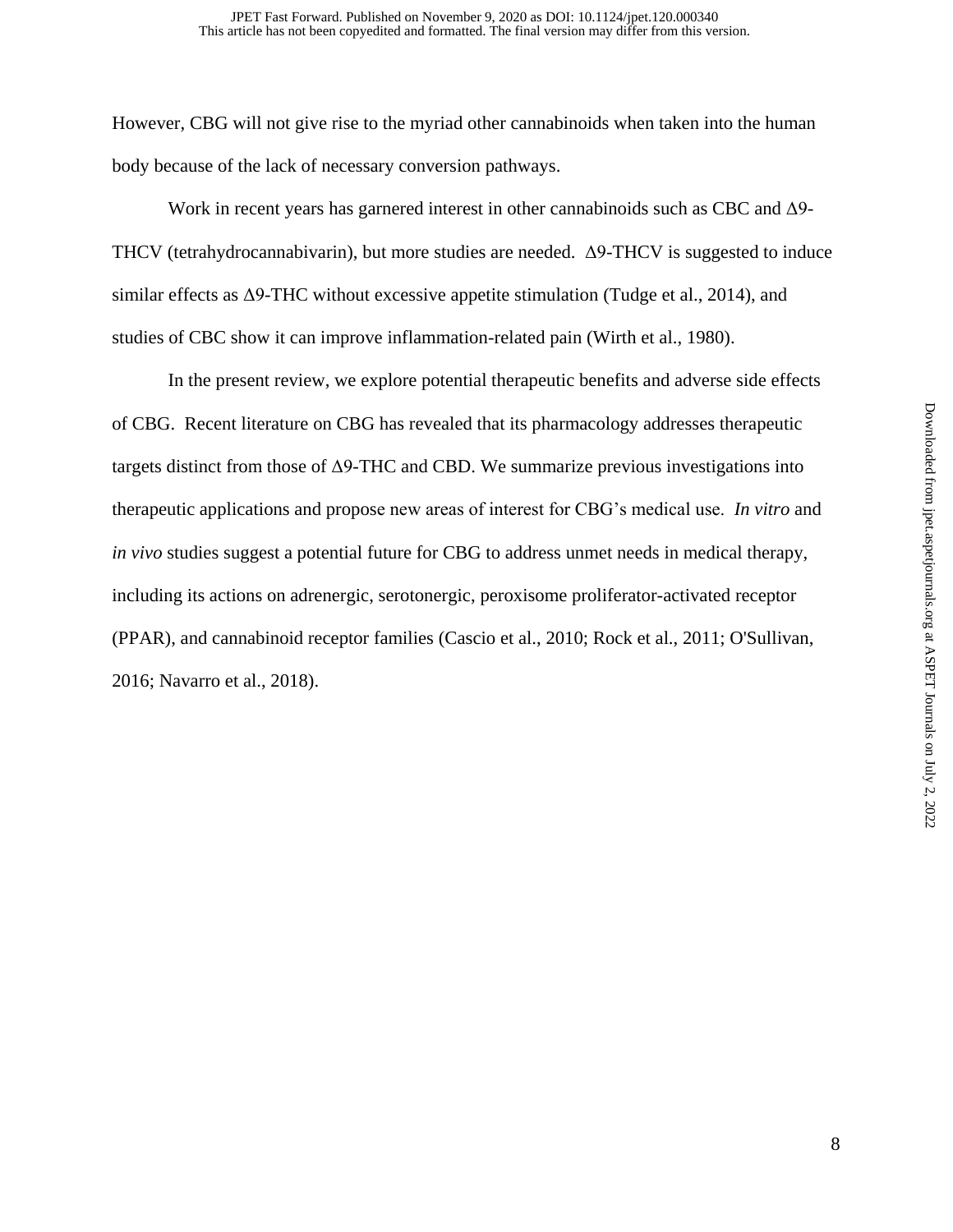#### **9. Discussion**

#### The Unique Pharmacologic Properties of CBG

CBG is distinct from Δ9-THC and CBD in its pharmacological profile as summarized in Tables 1 and 2. In a variety of different ways, CBG seems to reside, pharmacologically, in between Δ9- THC and CBD. From the receptor binding data presented in Table 1, CBG is more like Δ9-THC at the CB1/CB2 receptors than CBD, but with a lower affinity (by a factor of between 5-fold and 27-fold) (Pertwee, 2008; Cascio et al., 2010; Pollastro et al., 2011; Rosenthaler et al., 2014; Navarro et al., 2018; Navarro et al., 2020). However, a 2012 study of CBG in human cell culture demonstrated negligible binding affinities for CBG at CB1 and CB2 receptors (Granja et al., 2012). More research is required to better understand the effects of CBG *in vivo* on cannabinoid receptor function and activity. In addition, CBD and CBG are very comparable at six transient receptor potential cation channels (TRPA1, TRPV1, TRPV2. TRPV3, TRPV4, and TRPM8) with relatively minor differences in affinity (generally less than 5-fold differences) (De Petrocellis et al., 2011; Pollastro et al., 2011; De Petrocellis et al., 2012; Muller et al., 2018). Important differences or gaps in our knowledge, however, exist for three key players. First, for GPR-55 (the potential non-homologous CB3 receptor) there is no information on CBG binding (Ryberg et al., 2007). Second, CBG appears to be a very potent (nM to sub-nM affinity) agonist at the alpha-2 adrenoceptor (Cascio et al., 2010). Physiologically, this is so potentially important, that it is the subject of extensive discussion below. At the present time, there are no data on this receptor for CBD and Δ9-THC. Finally, there is a clear differentiation of CBG and CBD at the 5-HT<sub>1A</sub> receptor, where the former is reported to be an antagonist while the latter is an indirect agonist (with an unreported affinity) (Russo et al., 2005; Cascio et al., 2010; Rock et al., 2011; Rock et al., 2012). There are currently no data in this regard for Δ9-THC.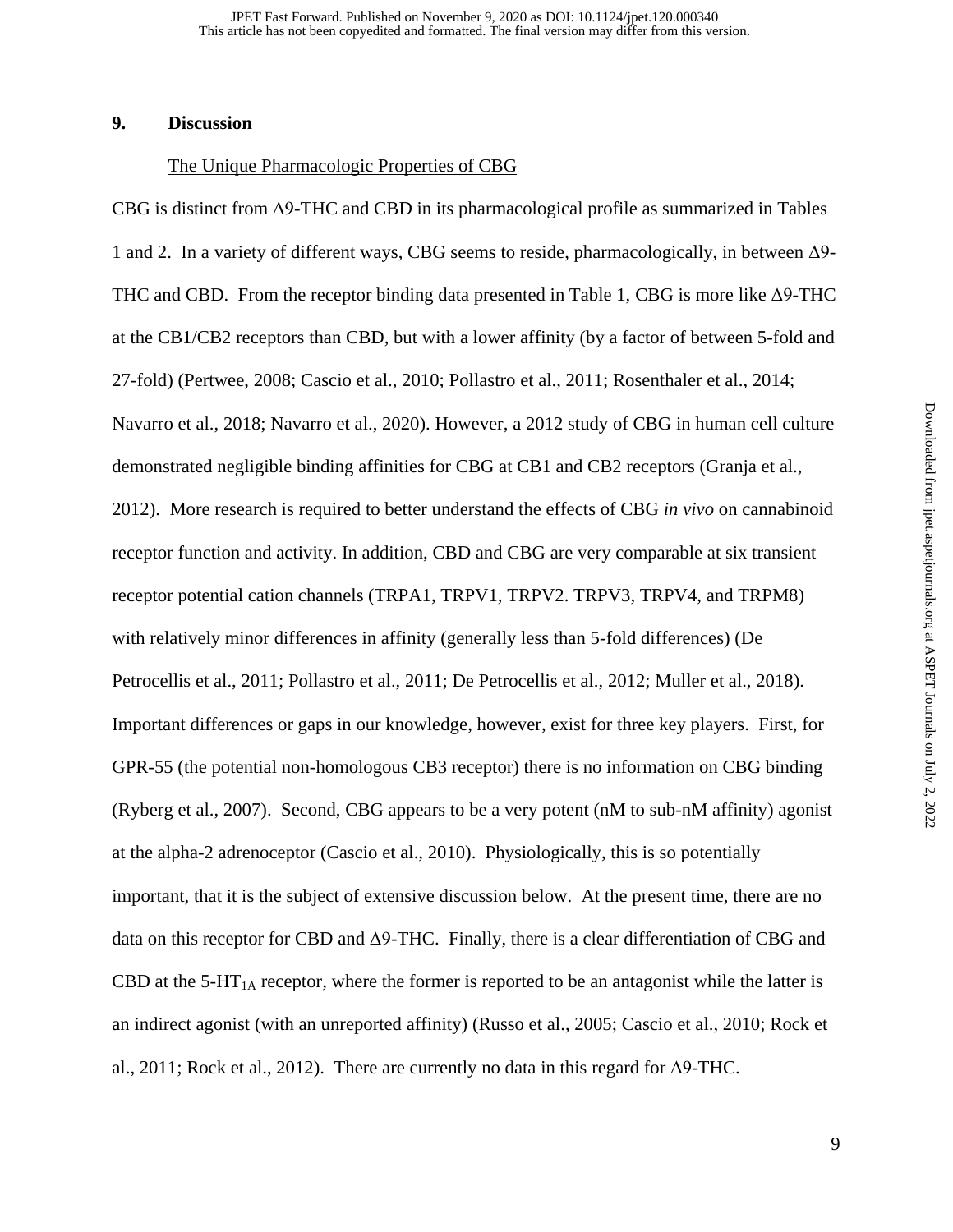Table 2 provides a more detailed analysis of the physiological activities that are exhibited by CBG (whether in intact animals, whole cells, or sub-cellular preparations). CBG appears to act as an agonist at the alpha-2 receptor (with varying  $EC_{50}$  values reported) and all of the TRP family channels (except TRPM8, at which it is reported to act as an antagonist). Together, these data suggest that the physiologic effects of CBG tend towards Gi-mediated inhibition, autoregulatory activity, and calcium-based signaling both by ion channels and PKC. Given the differential pharmacological profiles, there are a number of important concerns to consider concerning the therapeutic potentials and potential adverse outcomes for the widespread and unregulated use of CBG.

#### The Alpha-2 Adrenergic Receptor (the α2-Adrenoceptor)

The observation that CBG is a potent agonist at the alpha-2 receptor has significant implications for potential therapeutic uses and adverse side effects (Cascio et al., 2010). Catecholamines (dopamine, norepinephrine and epinephrine), produced by the nervous system, use a variety of methods to exert different physiologic effects. The main receptor families that mediate these functions are the adrenergic receptors (alpha [α-1 and α-2] and beta [β-1, β-2, and β-3] families) and the dopamine receptors (D1 through D5 receptors) (Molinoff, 1984). Using the norepinephrine system as an exemplar, these receptors almost all act in the following way: vesicles containing norepinephrine are released from the presynaptic neuron and synaptic norepinephrine activates postsynaptic G-protein coupled receptors (GPCRs) to create a unique downstream effect. While the catecholamine receptor families are all GPCRs of varying functions, the alpha-2 receptor class is best known as a presynaptic receptor (Saunders and Limbird, 1999), although it also functions in peripheral tissues and cells. Extensive study of this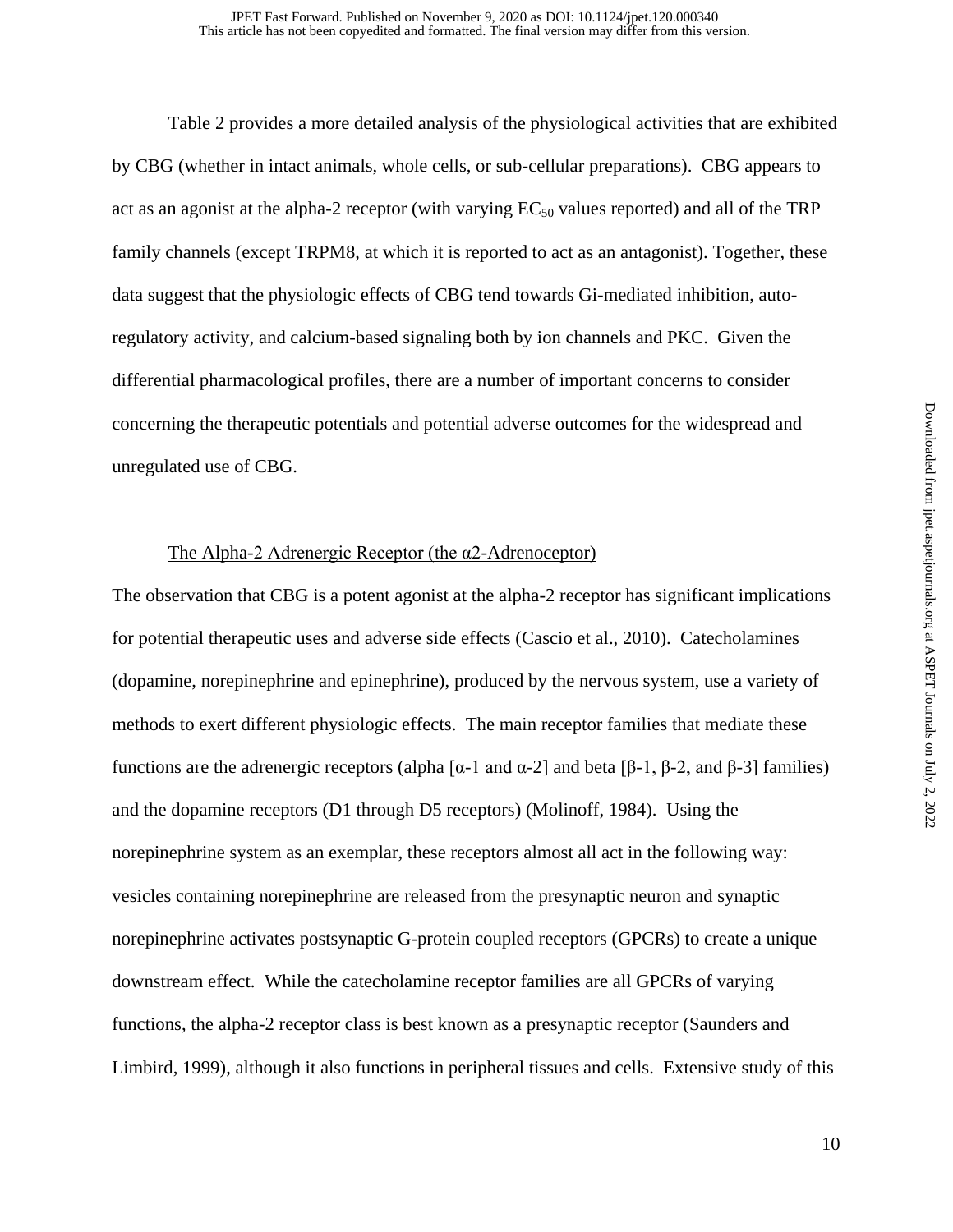autoregulatory receptor has shown its ability to dampen sympathetic nervous system activity through its Gi (inhibitory) activity that is triggered when synaptic norepinephrine binds to the presynaptic receptor. Additionally, alpha-2 receptor activation demonstrates other mechanisms of reduced sympathetic activity such as opening receptor operated K+ channels and inhibiting voltage-gated calcium channels (Cotecchia et al., 1990; Saunders and Limbird, 1999). The family of alpha-2 receptors has its own further classification into 3 receptor subtypes, alpha-2A, alpha-2B, and alpha-2C, the genes for which are found on chromosomes 10, 2, and 4, respectively (Saunders and Limbird, 1999).

While highly related, the different subtypes of the alpha-2 receptor are distinct in their sequence, structure, and receptor distribution in the body (Saunders and Limbird, 1999). Structural differences between subtypes arise from the intra- and extracellular regions of the receptor structure, as well as differential post-translational modifications. Anatomical differences are well characterized for the 3 subtypes in the brain and in the periphery through insitu hybridization of receptor mRNA and through immunochemical analysis of rodent receptor locations (Saunders and Limbird, 1999). In the brain, 2A receptors are widely distributed and abundant in the locus coeruleus and in brainstem regions with homeostatic functions. Alpha-2B receptors are found in the thalamic nuclei, while 2C is found in the basal ganglia, olfactory tubercle, hippocampus, and cerebral cortex (Molinoff, 1984; Arnsten et al., 1988; Saunders and Limbird, 1999). The 2A and 2C receptors are the primary contributors of alpha-2 receptor function in the CNS. While all 3 subtypes are found in the nervous system, each subtype has a unique peripheral tissue distribution. In the periphery, 2A is found in platelets, beta cells of the pancreas, adrenal glands, intestinal epithelia, vascular endothelium, and smooth muscle cells (Molinoff, 1984; Saunders and Limbird, 1999). Alpha-2B is found in rat neonatal lung and liver,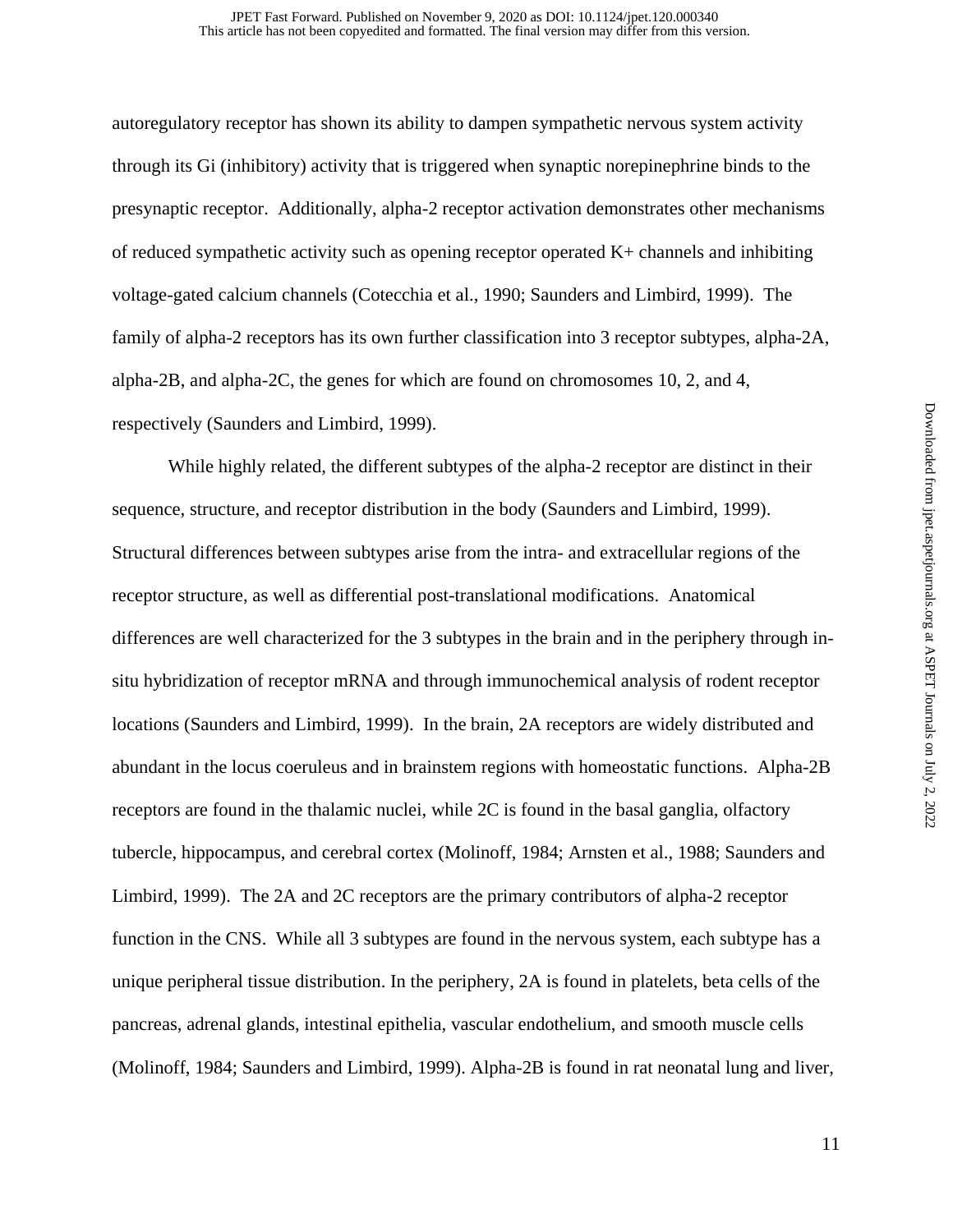the adult kidney, vascular endothelium, and smooth muscle cells, while 2C is only found in the adult kidney (Molinoff, 1984; Saunders and Limbird, 1999).

Many of the discoveries involving alpha-2 receptor function were derived from experimental administration of known alpha-2 agonists, such as clonidine, and measuring local and systemic effects. Current therapeutic interest in peripheral alpha-2 agonism effects center around their anti-hypertensive, sedative, and analgesic functions. Clonidine and dexmedotomidine (a newer and more selective alpha-2 full agonist) are often used in anesthesia settings (Hunter et al., 1997; Gertler et al., 2001). Clonidine was originally popular as an antihypertensive agent but is now considered second-line or third-line in an anti-hypertensive regimen due to its effects at other non-adrenergic receptors. The vasodilatory and hypotensive effects of clonidine are multifactorial, owing to clonidine's actions at not only the alpha-2 receptors, but also imidazoline receptors, both of which reduce vascular tone when activated (Ernsberger et al., 1990). Another alpha-2 agonist, guanfacine, has higher selectivity at the alpha-2A receptor and less activity at imidazoline receptors. When compared to clonidine administration, guanfacine administration reduces blood pressure less than clonidine (Arnsten et al., 1988). While alpha-2 agonists are not indicated in most anti-hypertensive regimens today due to efficacy of other drugs, clonidine and guanfacine are commonly prescribed for neuropsychiatric diseases due to their effects on alpha-2 receptors in the prefrontal cortex. The role of alpha-2 agonists in neuropsychiatric disease depends on their ability to modulate and improve impaired prefrontal cortex (PFC) functioning (Arnsten et al., 1988; Arnsten, 2010). PFC impairment is a common finding during normal aging as well as conditions like attentiondeficit hyperactivity disorder (ADHD), tic disorders, post-traumatic stress disorder, dementia, and others (Arnsten, 2010). Alpha-2 receptors, specifically 2A, are heavily involved in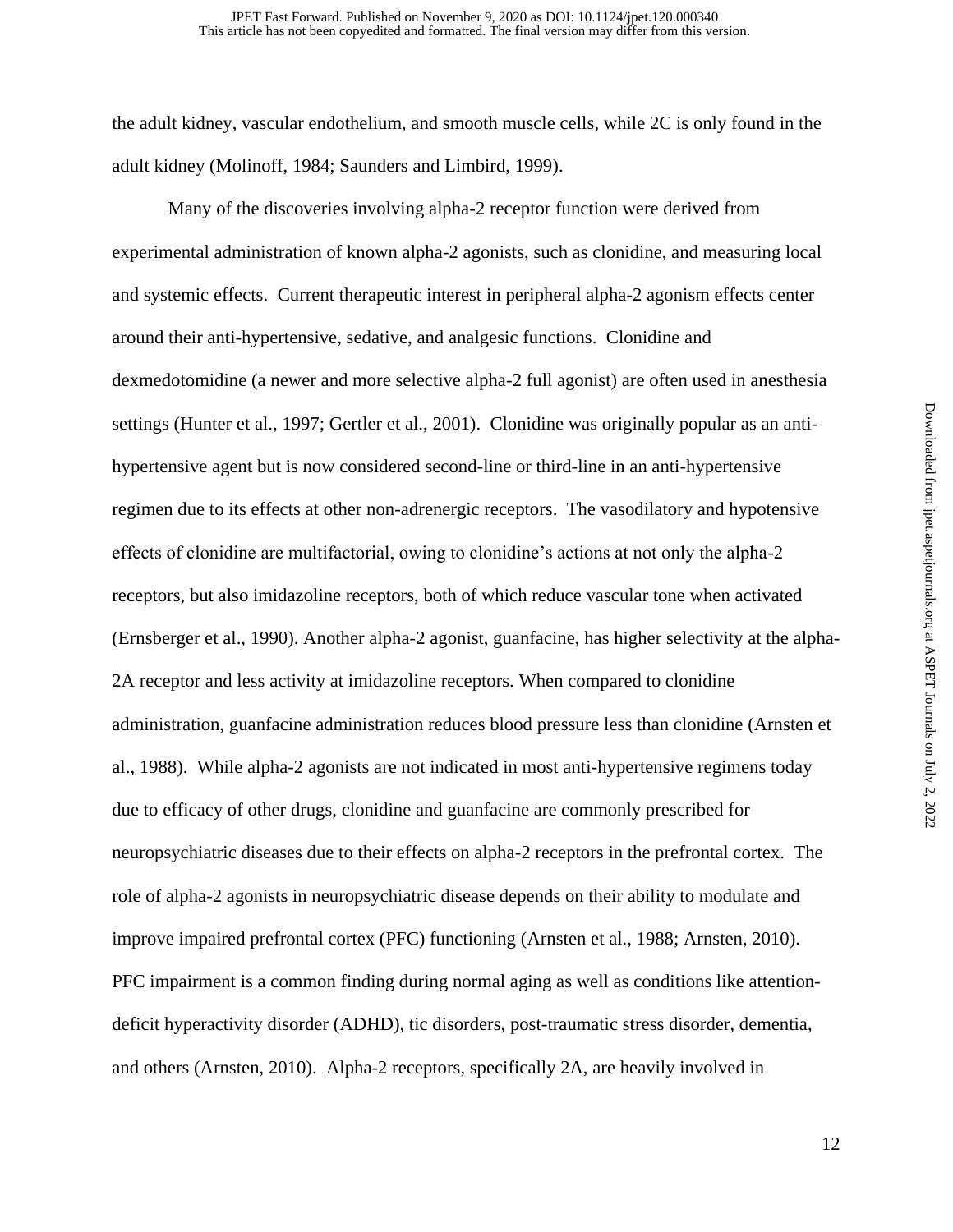norepinephrine signaling in the PFC. Alpha-2 agonists are used to improve working memory and planning ability in ADHD in children and adults along with tic disorders and reduction of opiate withdrawal symptom severity (Arnsten, 2010). Alpha-2 agonists in the treatment of ADHD have the additional benefit of being effective alternatives or adjuncts to the first line treatment: stimulant medications. Use of alpha-2 agonists in conjunction with stimulant medications can reduce stimulant-induced tics and hypertension, along with reducing the necessary dosing to achieve symptom management for stimulant-sensitive patients (Arnsten et al., 1988; Arnsten, 2010). Clonidine and guanfacine, both alpha-2 agonists, have gained popularity in treatment of psychiatric disorders and are another example of alpha-2 subtype specificity determining functionality; guanfacine has less intense hypotensive and sedative side effects than clonidine while boasting increased activity at the PFC (Arnsten, 2010). Researchers believe that this is due to its specificity at alpha-2A. Interestingly, while agonism of alpha-2A receptors has shown benefits in selected psychiatric disorders, antagonism of alpha-2C receptors may be beneficial in other psychiatric disorders such as psychosis and schizophrenia (Uys et al., 2017). This diversity in receptor distribution and potential function indicates a major need for further research into subtype-specific actions and functions of the alpha-2 adrenergic receptors.

 While alpha-2 agonists have considerable therapeutic applications, the current knowledge of CBG activity at alpha-2 receptor subtype and location is lacking. From the potency of CBG at this adrenergic receptor, ingestion may unpredictably change blood pressure, induce sedation, and interact with other cardiovascular medications. Later in this review we discuss the imperatives for further research into these physiologic effects of CBG administration.

#### The Serotonin  $5-HT<sub>1A</sub>$  Receptor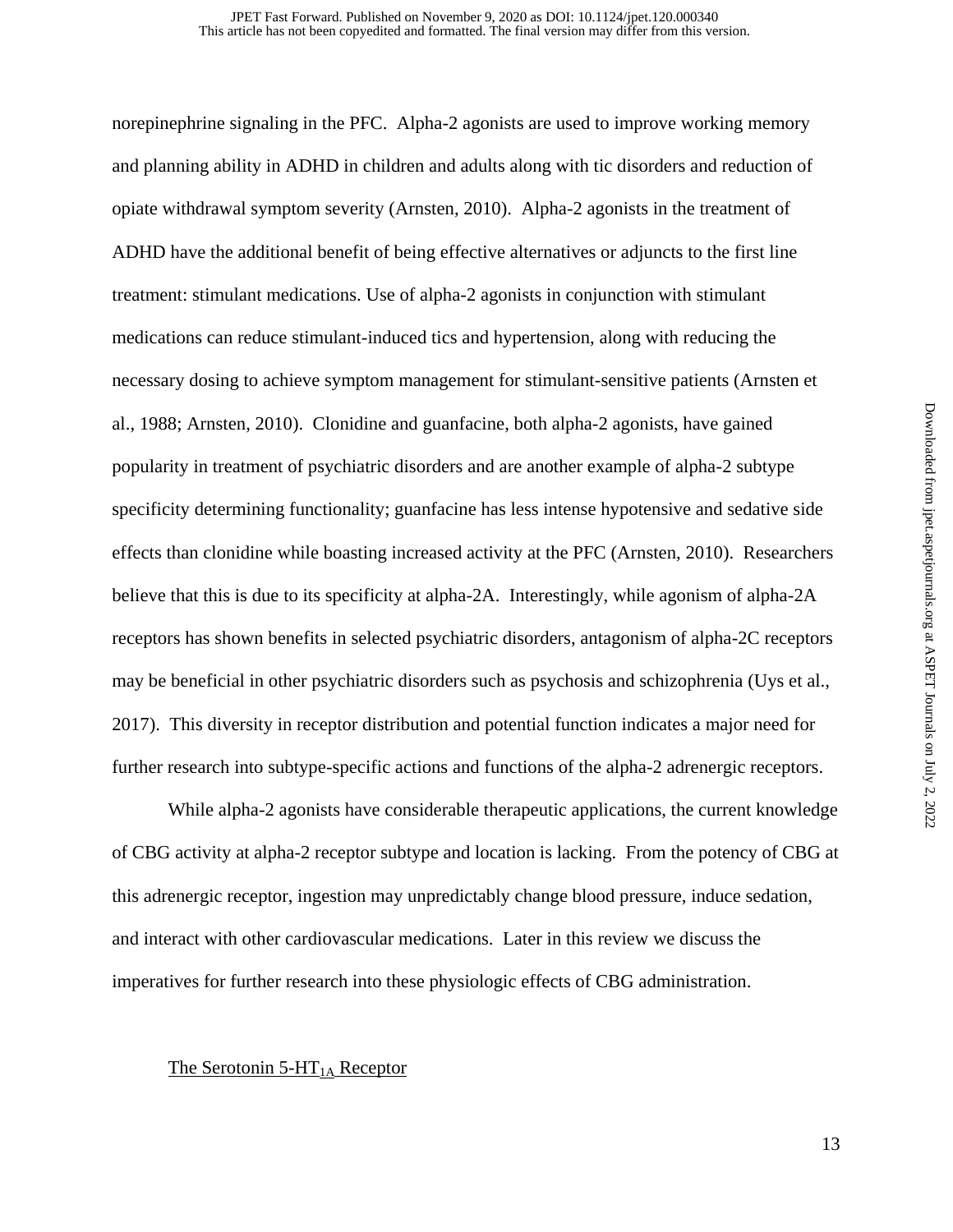Serotonin, or 5-hydroxytryptamine (5-HT), is a monoamine neurotransmitter produced throughout the body for a variety of physiological and neurological functions. It plays a central role in maintaining homeostatic functions (e.g., in the enteric gastrointestinal nervous system) (Coates et al., 2017). In the central nervous system, it is a target of anti-depression medications. Serotonin binds to different receptor families (Nichols and Nichols, 2008), and here we will focus on the  $5-HT<sub>1A</sub>$  receptor, which has previously been shown to interact with endogenous and exogenous cannabinoid ligands. The  $5-HT<sub>1A</sub>$  receptor is a Gi/o GPCR that inhibits adenylate cyclase, but the receptor has also been shown to interact with other growth factor pathways (Rojas and Fiedler, 2016). The receptor is located both pre- and post-synaptically, and the downstream functions of receptor activation vary based on neuronal identity and location. Inhibition of  $5-HT_{1A}$  autoreceptor (presynaptic) activity is suggested to significantly affect the speed and efficacy of other serotonin-modulating drugs, such as selective serotonin reuptake inhibitors (SSRIs) (Artigas et al., 1996). A selective  $5-HT<sub>1A</sub>$  antagonist, WAY100635, has potentiated the effects of fluoxetine, an SSRI, *in vivo*. Additionally, the β-adrenergic/5-HT<sub>1A</sub> antagonist pindolol was found to enhance the effects of several different classes of serotoninergic antidepressants in patients with major depressive disorder (Artigas et al., 1994). One possible mechanism for these effects is  $5-HT_{1A}$  antagonists reduce the increase in  $5-HT_{1A}$  autoreceptor activity created by antidepressants which increases synaptic serotonin availability.

In the present context, we note that CBG has been reported to be a potent (50 nM) 5-  $HT<sub>1A</sub>$  antagonist. Given this pharmacological characteristic, it may have unpredictable potentiating effects on concurrently administered psychiatric medications and serotoninmodulating substances. Recently, Echeverry and colleagues reported that CBG and CBD have neuroprotective effects against oxidative neurotoxicity through a  $5-HT<sub>1A</sub>$  receptor mediated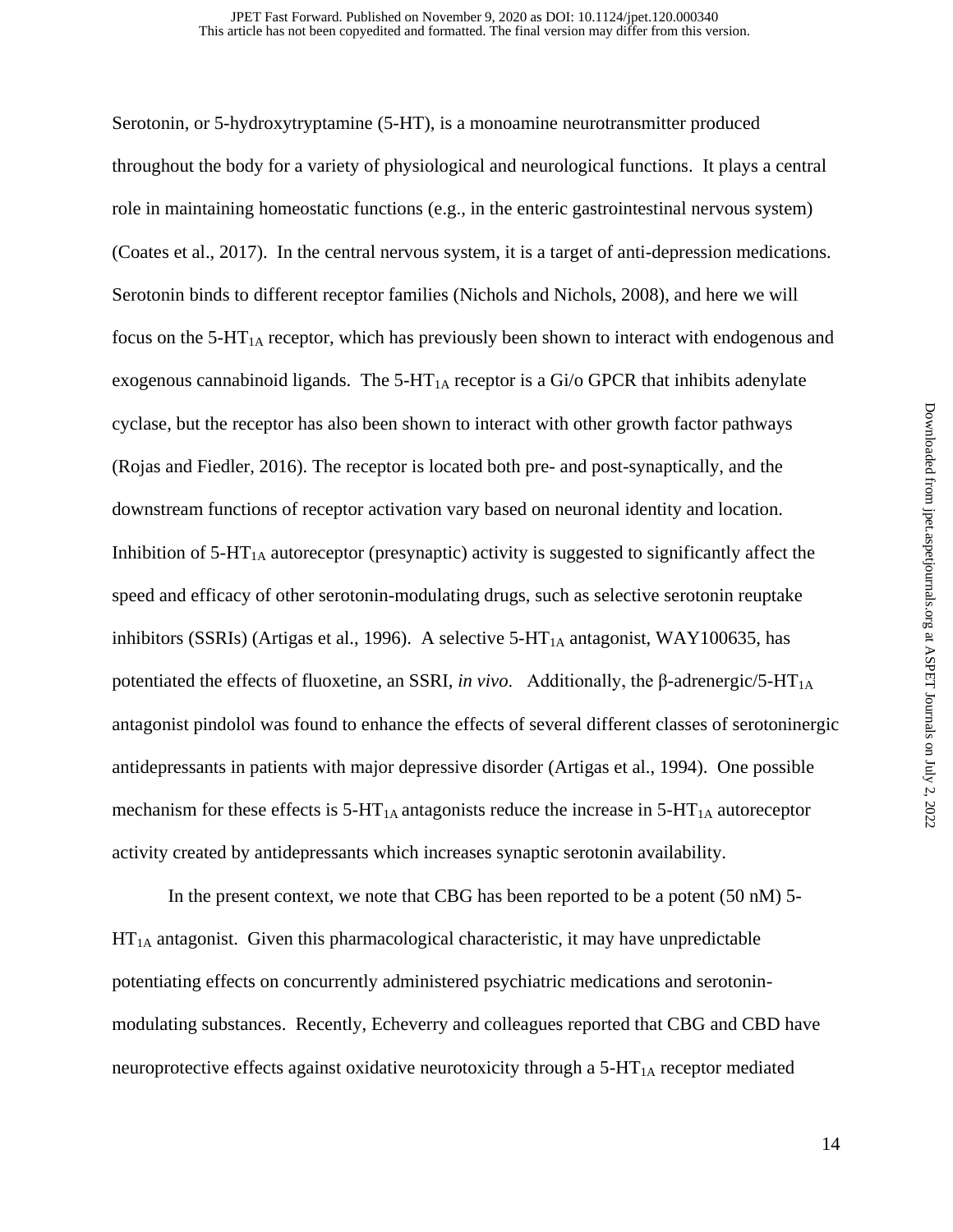mechanism (Echeverry 2020). The effects of CBG on serotonin signaling or availability have not yet been thoroughly studied and more research is needed to understand the impact of CBGmediated  $5-HT_{1A}$  antagonism before it is made widely available in an unregulated commercial environment.

#### The Peroxisome Proliferator-Activated Receptors (PPAR)

The PPAR family is a collection of nuclear receptor transcription factors; there are three isoforms PPAR $\alpha$ , PPAR $\beta$ , and PPAR $\gamma$ . PPAR nuclear activation induces conformational changes and binding to PPAR response elements of DNA to modulate gene transcription (O'Sullivan and Kendall, 2010; O'Sullivan, 2016). These receptors transcriptionally regulate lipid metabolism, hepatic metabolic functions, and inflammation. PPARs accept a wide variety of ligands due to their large binding domains, and many cannabinoids and their metabolites are reported to interact with the various isoforms (O'Sullivan and Kendall, 2010; O'Sullivan, 2016). In the reviewed studies, CBG exhibits stronger affinity to the PPARγ receptor than Δ9-THC and CBD.

PPARγ will regulate adipocyte differentiation, insulin sensitivity, and inflammatory states. This is the therapeutic mechanism of thiazolidinediones, like rosiglitazone, commonly used in patients with type 2 diabetes to improve adipocyte functioning and increase insulin sensitivity (O'Sullivan and Kendall, 2010; O'Sullivan, 2016). Cannabinoid compounds display varying affinities at PPAR isoforms, and the effects of CBG on these receptors are being studied in the regulation of inflammation and metabolic functioning; these potential therapeutic effects are reviewed in the next section.

#### Potential Therapeutic Potentials for CBG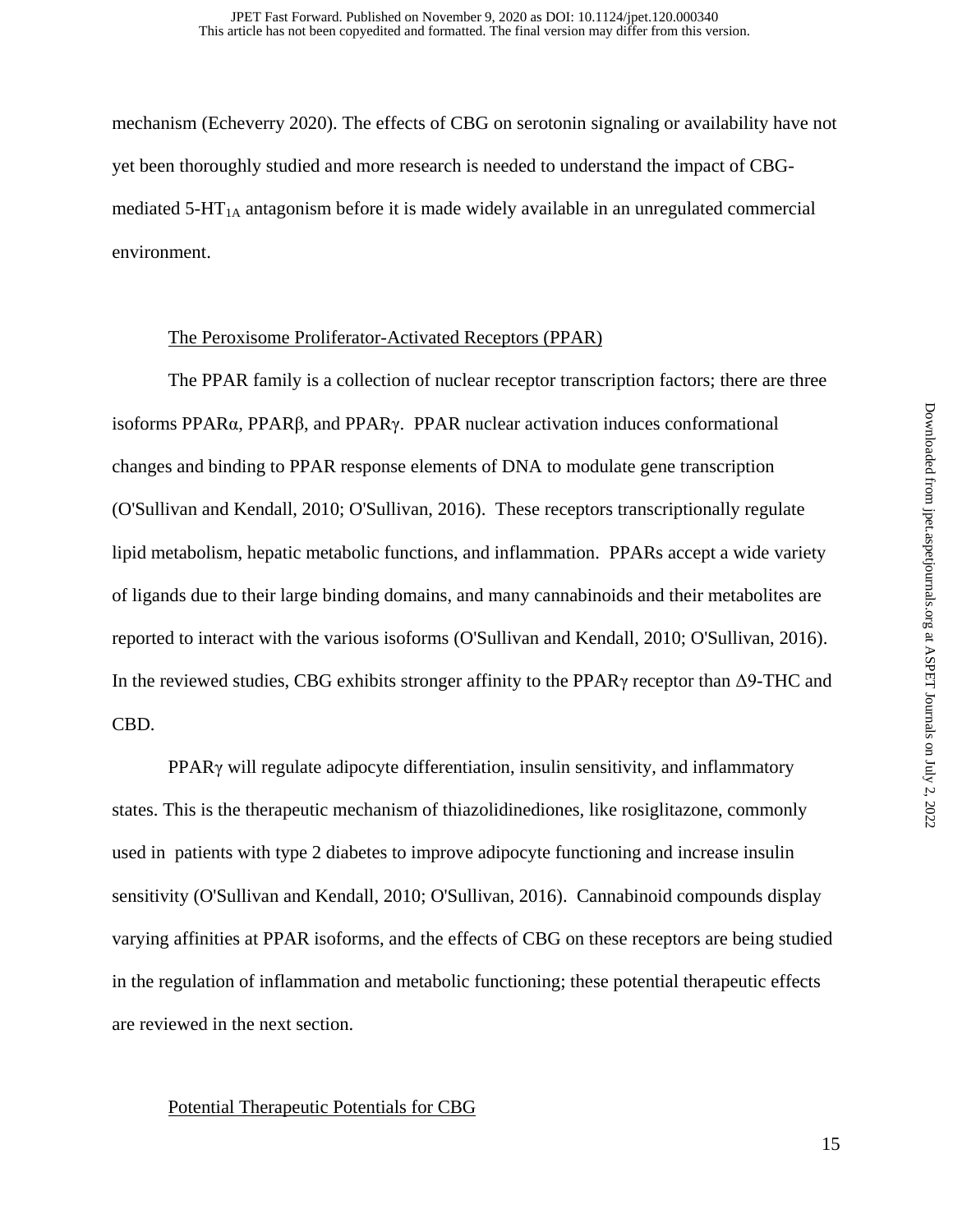Based on the receptor signaling of the alpha-2,  $5-HT<sub>1A</sub>$ , and PPAR<sub>V</sub> receptors and the reported affinities of CBG at these receptors (in the tens of nM to sub-nM range), there are many reasons to believe that CBG will have therapeutic potential (Cascio et al., 2010; Rock et al., 2011; Granja et al., 2012). Similarly, however, there are reasons to monitor high dose CBG for untoward side effects beyond drug-drug interactions.

#### *Neuroprotection and Neuromodulation*

A number of studies have shown that CBG and a second generation synthetic quinone derivative, VCE-003.2, have neuroprotective potential *in vitro* and in animal models to reduce the severity of neurological illnesses such as Huntington's disease (HD), amyotrophic lateral sclerosis (ALS), Parkinson's disease (PD) and multiple sclerosis (MS); this seems to largely be mediated through PPARɣ (Granja et al., 2012; Carrillo-Salinas et al., 2014; Díaz-Alonso et al., 2016; Mammana et al., 2019). VCE-003.2 is distinct from the first generation CBG quinone derivative, VCE-003 because it retains neuroprotective activity through dose-dependent PPARɣ activation, but does so without the cytotoxicity and thiophilic properties of VCE-003 (Díaz-Alonso et al., 2016). These properties lend some pharmacological explanation to its beneficial effects on various models of neurotoxicity. Indeed, VCE-003.2 is reported to have negligible affinity at either CB1 or CB2  $(>40 \mu M)$ . CBG and VCE-003.2 have been shown to reduce the inflammatory molecules TNFα, IL-1β, IL-6, MIP-1α, and PGE2 in rat microglial cells treated with LPS, and both compounds reduce glutamate-induced oxidative cell death in mouse hippocampal cells (Granja et al., 2012).

Using two mouse models of HD, Valdeolivas and colleagues reported improvement of HD symptoms (Valdeolivas et al., 2015). In particular, in 3-nitropropionate-treated mice, CBG prevented striatal neuron death, reduced markers of inflammation, and improved motor deficits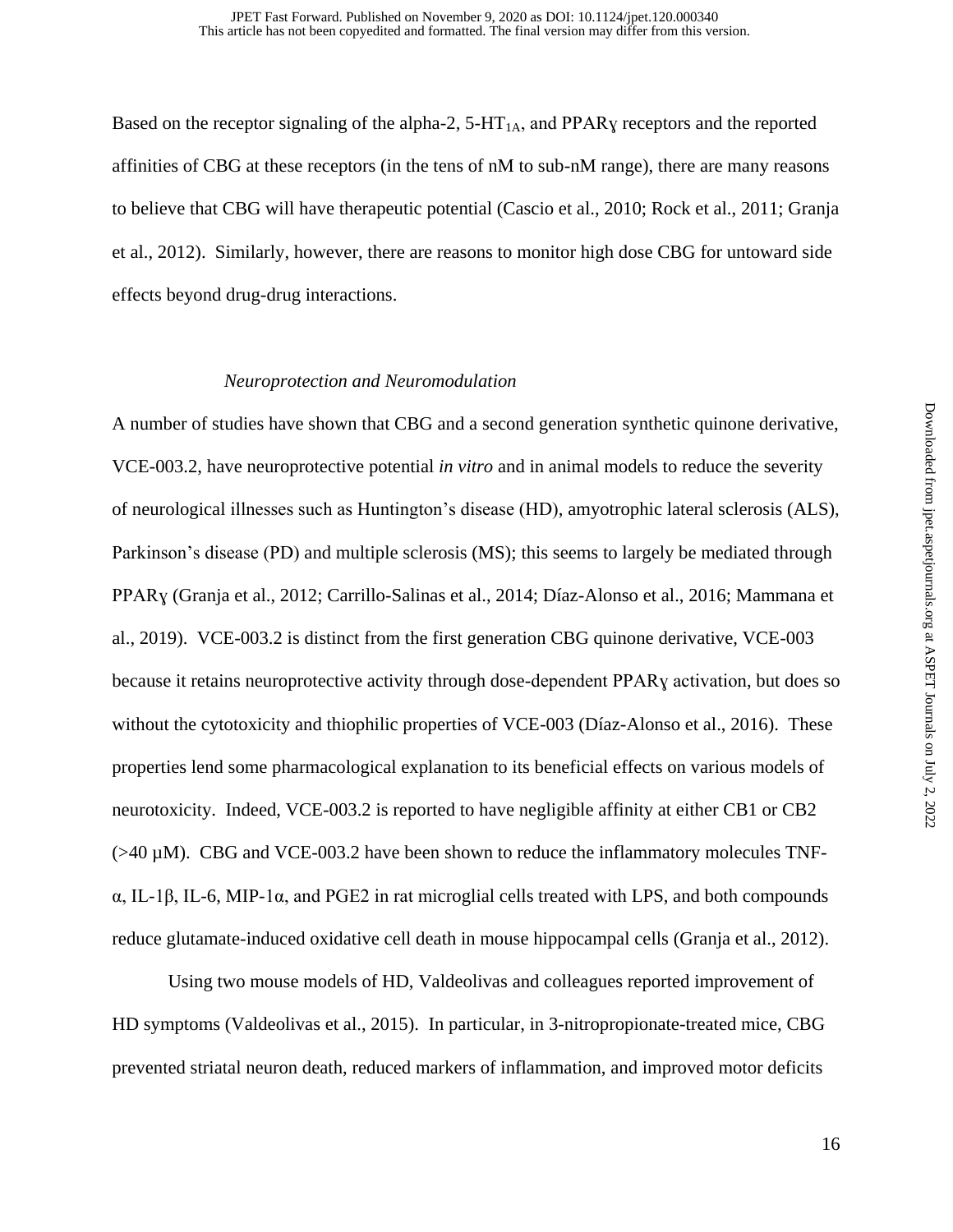(Valdeolivas et al., 2015). The results in a transgenic R6/2 mouse model of HD were not as robust. Treatment with CBG did not reduce the weight loss observed in this model, but it did moderately improve rotarod performance and reduced the number of huntingtin aggregates (Valdeolivas et al., 2015). A study using VCE-003.2 found a similar improvement in HD symptoms in the murine model of HD (Díaz-Alonso et al., 2016). In the quinolinic acid murine model of HD, treatment with VCE-003.2 improved rotarod performance (Díaz-Alonso et al., 2016). VCE-003.2 also improved motor deficits in the NP3 model of HD, and this was found to be dependent upon PPARɣ activity in that inhibition of PPARɣ by T0070907 blocked the effect of VCE-003.2 treatment (Díaz-Alonso et al., 2016).

Experiments using the  $SOD^{G93A}$  mouse model of ALS found that VCE-003.2 improved the neuropathological symptoms, including: attenuating weight loss, improved clinical scores, and preservation of motor neurons in the spinal cord (Rodríguez-Cueto et al., 2018). Additionally, astrocytes cultured from  $SOD^{G93A}$ , when treated with VCE-003.2, exhibited a morphology close to wild-type astrocytes (Rodríguez-Cueto et al., 2018). Using an LPS-induced inflammatory model of PD, VCE-003.2 reduced the inflammatory markers TNF-α, IL-1β, and iNOS, and this response was mediated through PPARɣ (García et al., 2018). Finally, VCE-003.2 has also been shown to improve motor activity, reduce VCAM-1 expression, and decrease microglia activity, in the Theiler's murine encephalomyelitis virus model of MS (Granja et al., 2012).

Another area of interest is the therapeutic potential of CBG involving  $5-HT<sub>1A</sub>$  receptor activity. In 2020, Echeverry and colleagues studied the effects of CBG and CBD on neurotoxicity as assessed in neural cell cultures (Echeverry et al., 2020). The neuroprotective qualities of CBD and CBG were distinct at two different models of oxidative damage (the  $H_2O_2$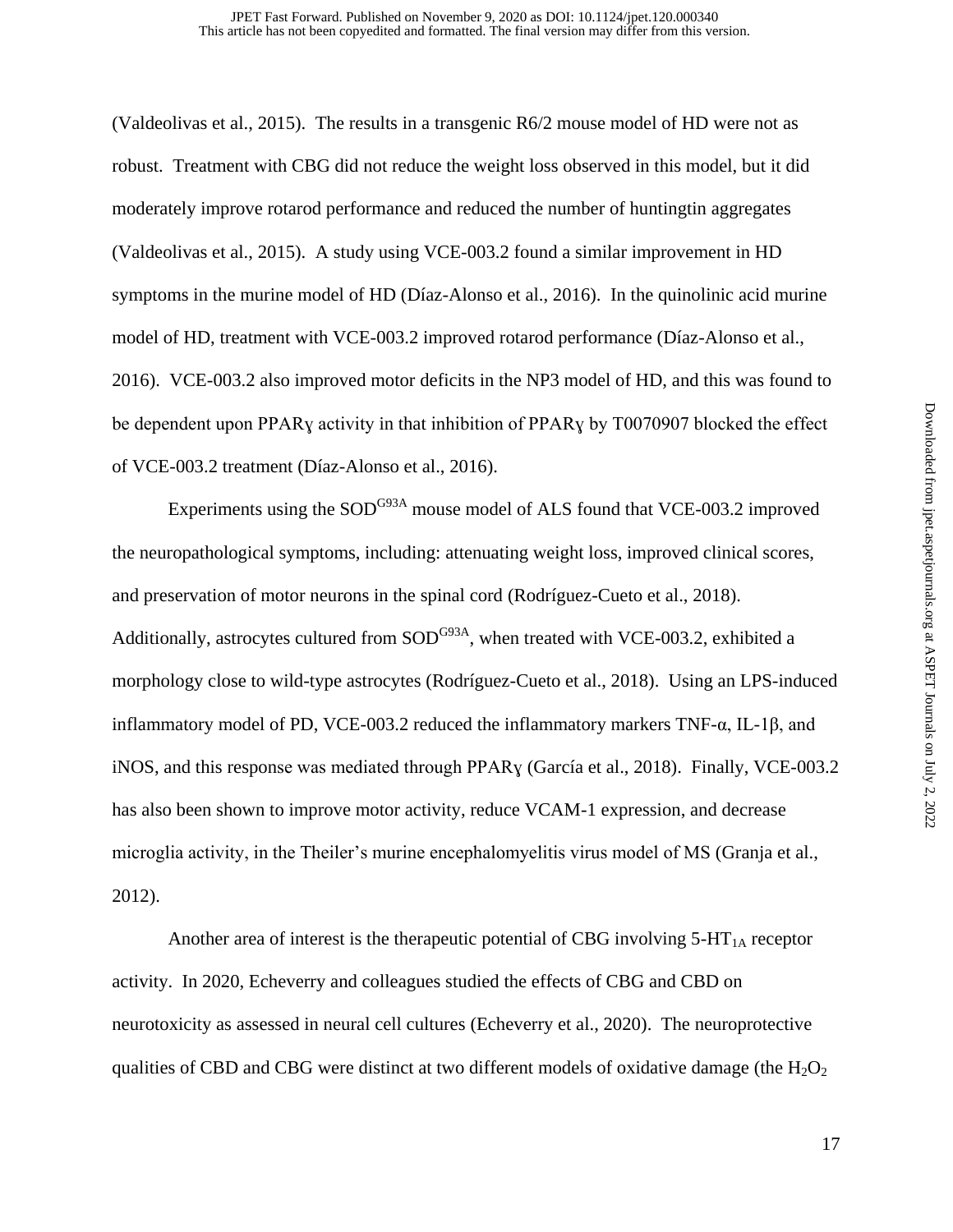model and the rotenone model) (Echeverry et al., 2020). The authors found that the protective effects were lost when CBG and CBD were administered with a 5-HT<sub>1A</sub> antagonist, WAY-100635, but were unchanged with CB1 and CB2 receptor antagonists (Echeverry et al., 2020). This suggests that the protective effects of CBG and CBD against oxidative neurotoxicity are derived from a  $5-HT_{1A}$  receptor mediated process (Echeverry et al., 2020).

Finally, a relatively unexplored area of CBG neuromodulation is its effect on neurotransmission. Recently, transcriptomic changes by administration of CBD and CBG on motor neuron-like cells has shown an insight into this neuromodulatory effect. In NSC-34 motor neuron like cells, authors Gugliandolo and colleagues compared the transcriptomic changes from CBD and CBG. The two compounds similarly changed transcription in the dopamine, GABA, and glutamate pathways (Gugliandolo et al., 2020). This was from, generally, reduced expression of glutamate release genes, enhanced expression of GABA release genes, and upregulated dopamine D4 receptor and its downstream effectors (Gugliandolo et al., 2020). Characterization of these changes on behavior and neuronal signaling through translational research is necessary to better understand the context of CBG in psychopharmacology. However, the results do speak to the need to monitor untoward side effects.

#### *Gastrointestinal Disease*

Cannabigerol has been explored as a therapeutic for gastrointestinal diseases such as colorectal cancer and colitis using mouse models. In the dinitrobenzene sulfuric acid (DNBS) model of colitis, treatment with CBG increased the rate of tissue recovery in the colon as measured by histological structure, the ratio of colon weight to length, colonic permeability, and reduced inflammation (Borrelli et al., 2013). The authors also found that CBG was also effective as a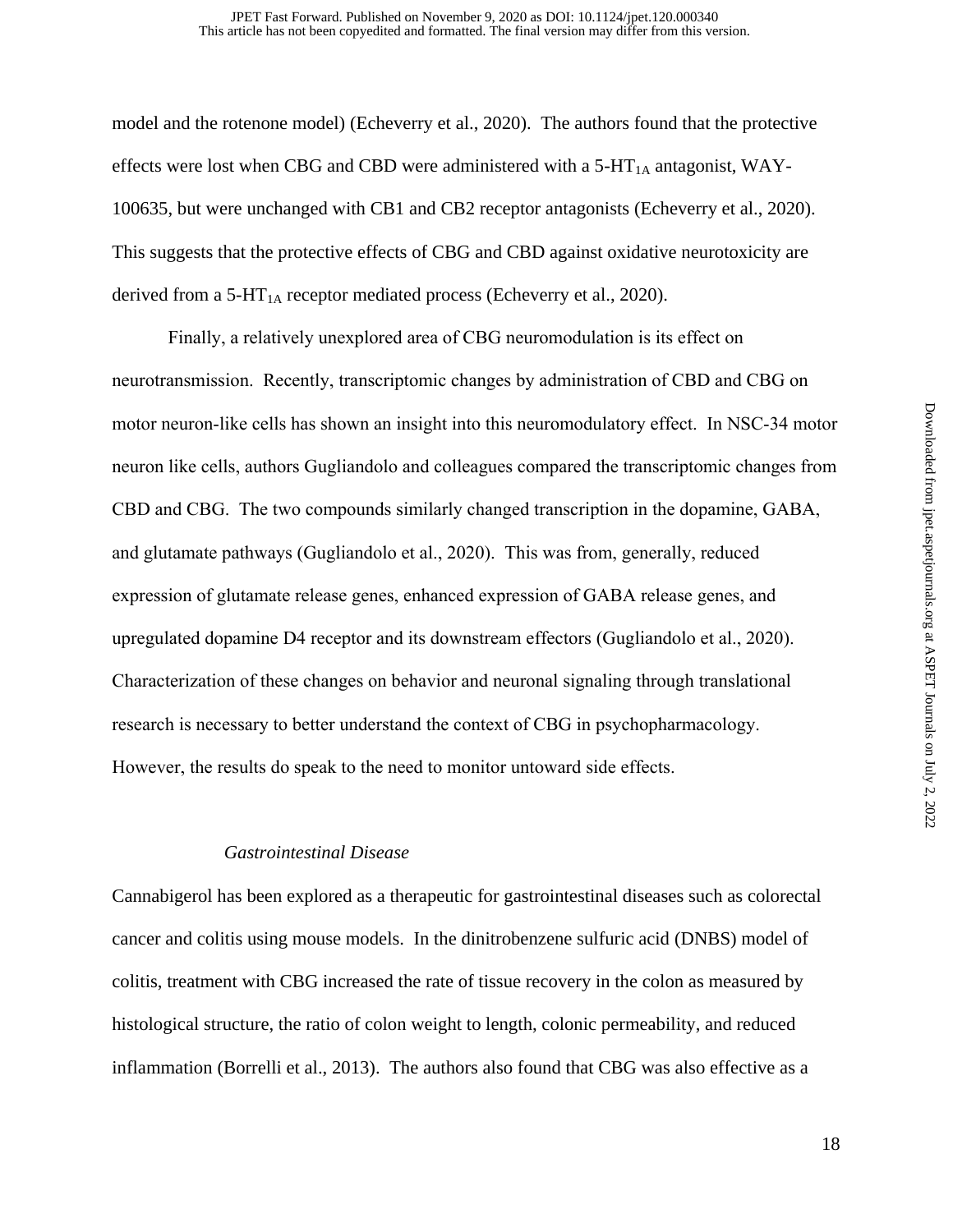treatment to prevent colitis-associated damage (Borrelli et al., 2013). In a follow-up study, it was found that cannabigerol reduced tumor formation in the azoxymethane (AOM) model of colorectal cancer and reduced xenograft tumor growth (Borrelli et al., 2014). While the authors conclude that this reduction was mediated by TRPM8, these studies were performed in cell culture, rather than in the murine model. In 2020, Pagano and colleagues used a mouse model of DNBS-induced colitis to study the effects of CBG on inflammatory activity. Orally administered CBG reduced colonic inflammation as measured by significantly reducing MPO activity, IL-1b levels, and serum FITC-dextran concentration (Pagano et al., 2020). In contrast, CBD on its own did not induce significant changes to these metrics. Adding fish oil to the treatment paradigm increased the CBG-induced reduction in MPO activity, IL-1b levels, and serum FITC-dextran concentration (Pagano et al., 2020).

 CBG has also been shown to increase feeding in rats and to reduce weight loss associated with cisplatin chemotherapy (Brierley et al., 2016; Brierley et al., 2017; Brierley et al., 2019). However, an earlier study found no impact of CBG on feeding behavior (Farrimond et al., 2012). Unlike Δ9-THC and CBD, CBG has not been found to have antiemetic effects and appears to oppose the antiemetic effects of CBD (Rock et al., 2011). Taken together, these studies indicate that there may be a role for cannabigerol in chemotherapy-associated weight loss and loss of appetite, although Δ9-THC (Dronabinol) and Nabilone have already been proven efficacious, CBG lacks the potential euphoric side effect of these medications.

#### *Metabolic Syndrome*

Metabolic syndrome affects millions of Americans and contributes to the highest burden of healthcare costs and preventable mortality in the country. A clinical diagnosis, metabolic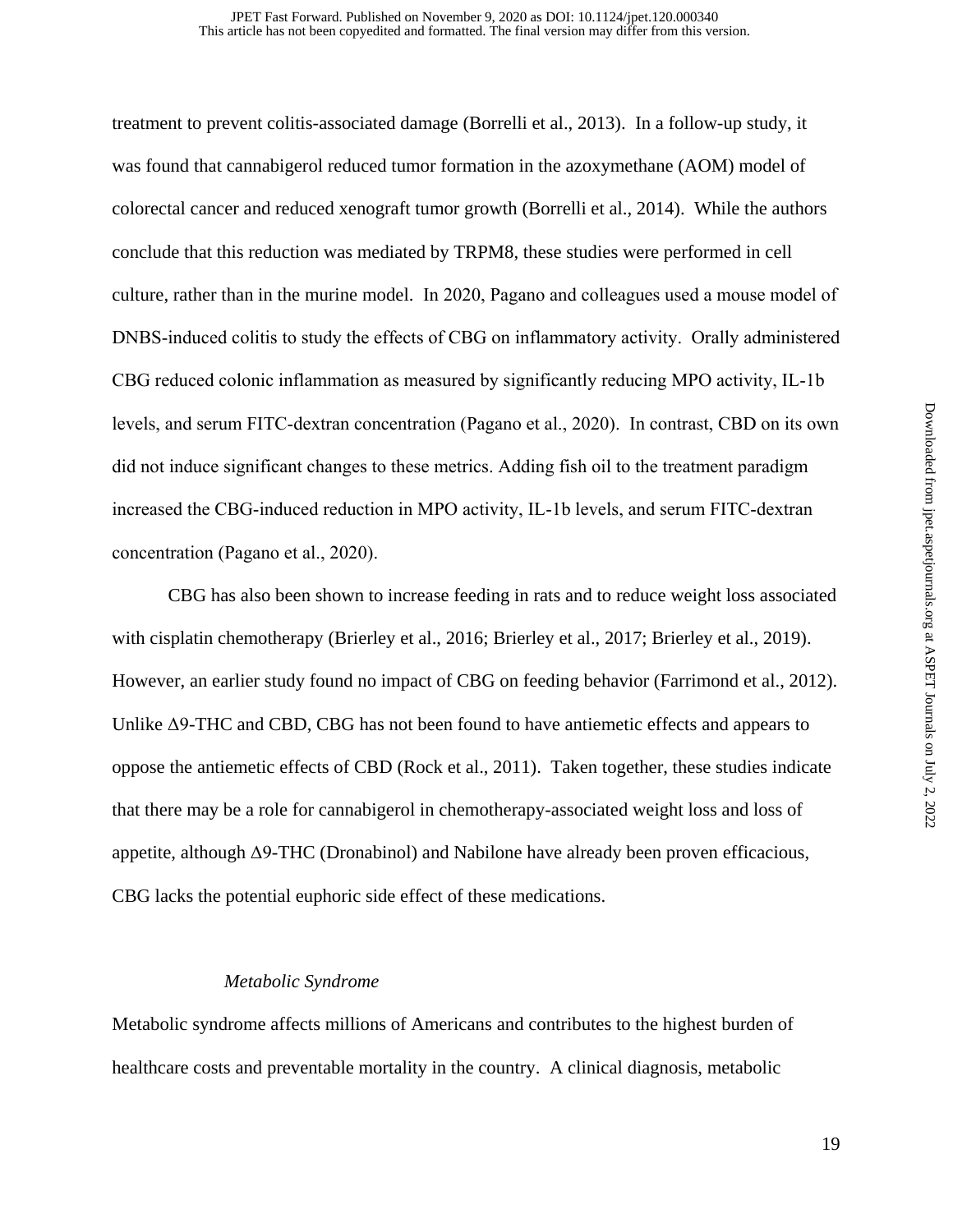syndrome is a combination of insulin resistance, obesity, hypertension, high levels of lowdensity lipoprotein (LDL) and reduced levels of high-density lipoprotein (HDL). While a wide array of medications and surgical interventions are available for metabolic syndrome, few treatments are effective enough to serve as monotherapy, and many patients need multiple medications with harsh side effects to keep this chronic illness at bay.

Recent studies on CBG provide promise for its use as part of a multifactorial pharmacotherapy for metabolic syndrome and its components. Hypertension, one component of metabolic syndrome, can be modestly reduced with alpha-2 agonist therapy, which reduces synaptic norepinephrine levels to reduce vasoconstriction and improve blood pressure. CBG is currently the only known cannabinoid that is an agonist at the adrenergic receptor (Cascio et al., 2010). In addition, as previously mentioned, CBG and its derivatives are shown to act on PPARγ receptors in its role on neuroinflammation. In 2019, *in vitro* modeling of phytocannabinoids suggested CBG as a dual PPARα/γ agonist first through computer modeling and prediction, and then confirmation in HepG2 (human liver epithelial-like) and 3T3L1 (mouse embryo fibroblast) cell lines (D'Aniello et al., 2019).

More support for PPAR $\alpha/\gamma$  agonism of CBG came in 2020 from researchers who tested PPARα/γ-dependent differentiation in bone marrow mesenchymal stem cell lines (Fellous et al., 2020). This effect was enhanced when combined with CBD, and had a similar effect as a commonly prescribed drug for metabolic syndrome, rosiglitazone (Fellous et al., 2020). Rosiglitazone is known to act as an agonist at PPARy receptors and to increase expression of GLUT4 glucose channels; both of these effects increase insulin sensitivity. CBG and the CBG/CBD combinations provided similar effects *in vivo* as rosiglitazone, and additive effects to improve adipogenesis (Fellous et al., 2020). Renewed adipogenesis and insulin sensitization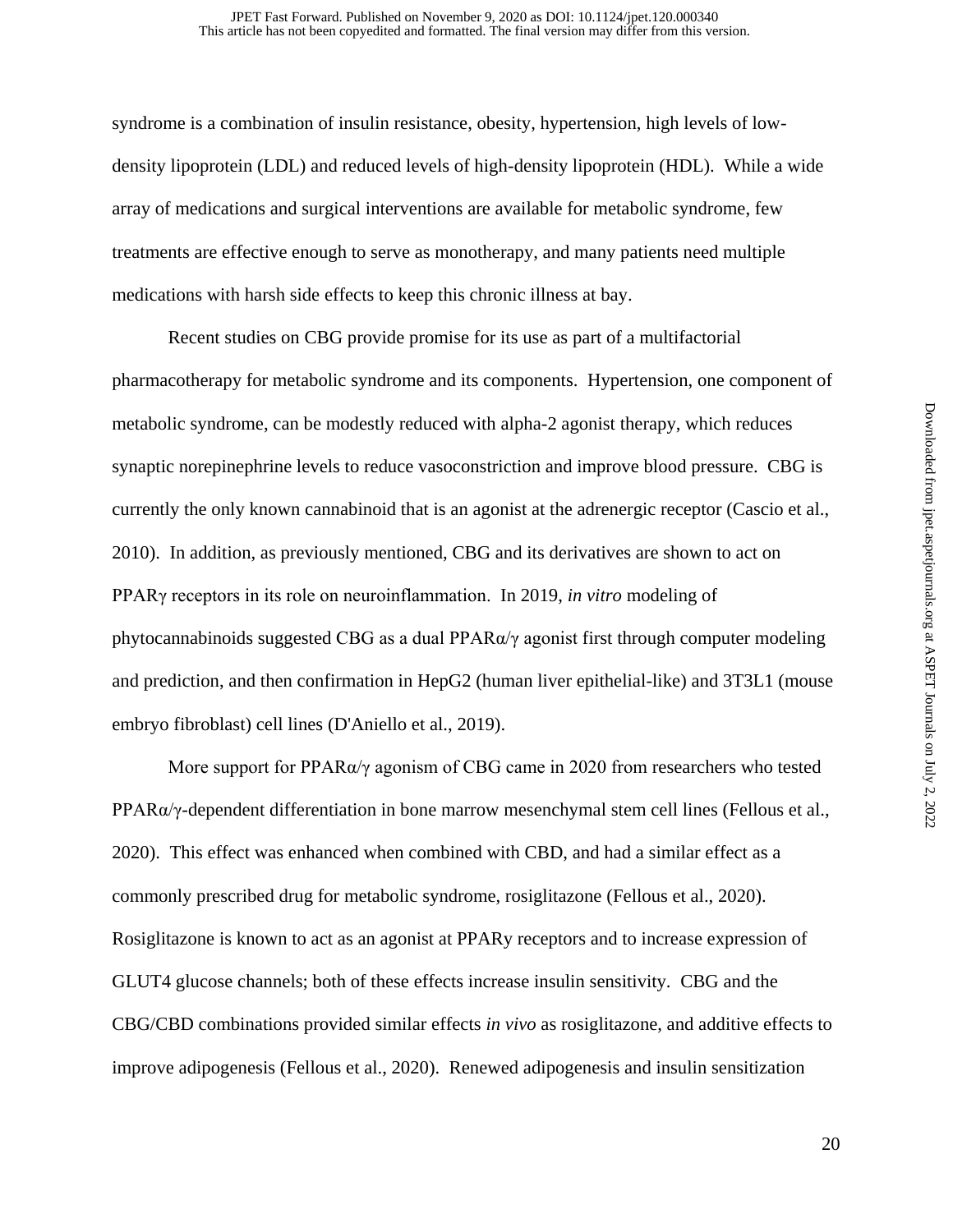both improve symptoms and pathology of metabolic syndrome; therefore, CBG could be explored as a potential therapeutic for this devastating disease.

#### *Antibacterial Agent*

A number of cannabinoids have been reported to have antibacterial activity; however, CBG was found to be among the most potent cannabinoids tested against antibiotic resistant strains of Staphylococcus aureus (Appendino et al., 2008). In comparison to conventional antibiotics, CBG had a lower minimum inhibitory concentration than norfloxacin in 5 of the 6 strains tested, and was more potent than erythromycin, tetracycline, and oxacillin in at least one resistant strain (Appendino et al., 2008). Using a systemic S. aureus infection model in mice, Farha and coworkers showed that CBG was as effective at reducing colony forming units as vancomycin (Farha et al., 2020). This study also found that CBG was effective against gram-negative bacteria only when the outer membrane was first permeabilized, suggesting that the outer membrane of gram-negative bacteria presents a permeability problem for cannabinoids (Farha et al., 2020). Using *in silico* modeling, Pinzi and colleagues found that CBG acts as an inhibitor of enoyl acyl carrier protein reductase (InhA), and they verified their model with *in vitro* testing and found CBG inhibits enoyl acyl carrier with an  $IC_{50}$  value in the low micromolar range (Pinzi et al., 2019). These data are encouraging because there is a need to develop novel therapeutics as antibiotic resistance in bacteria is a continuing healthcare issue.

#### Potential Arguments Against CBG as a Therapeutic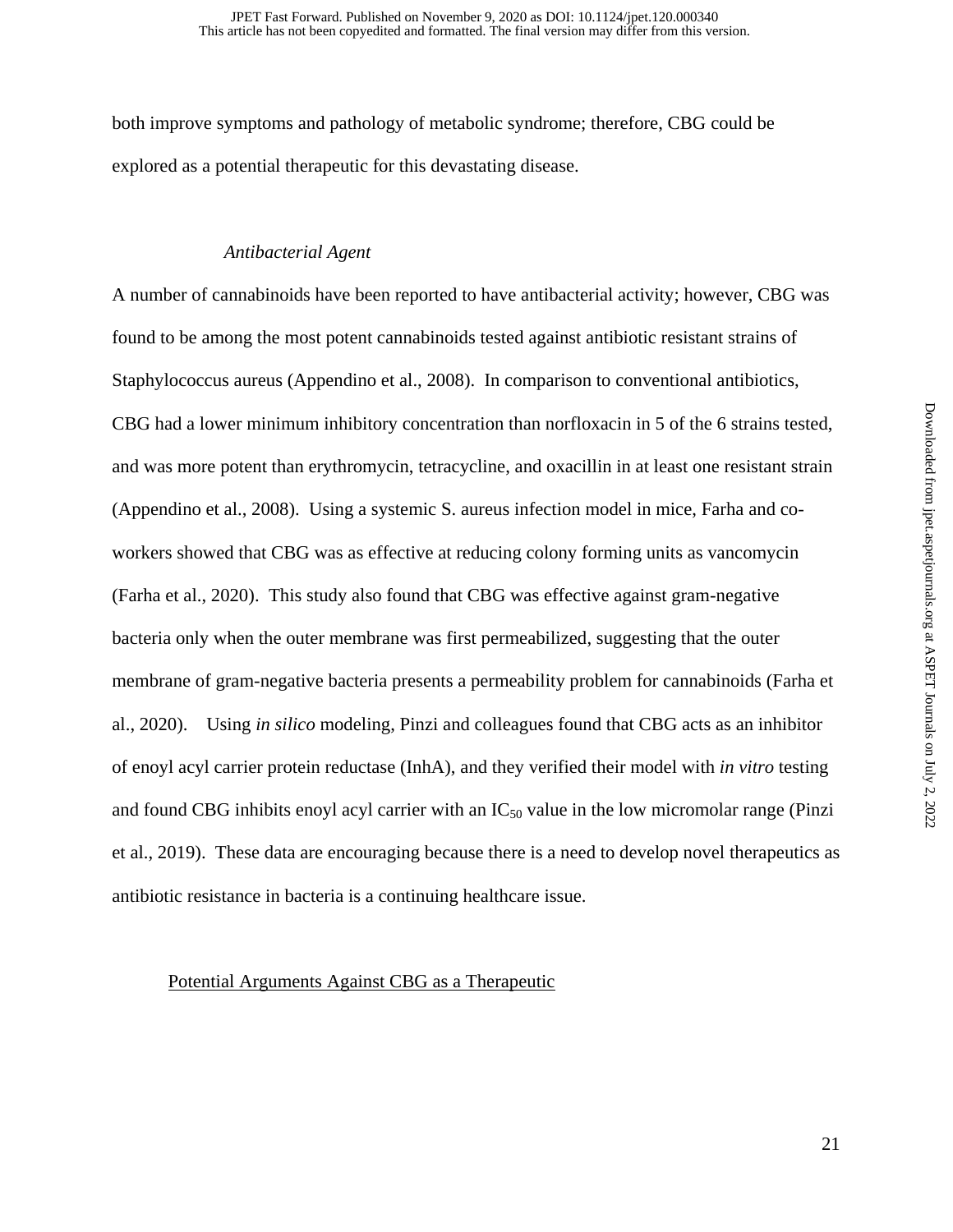We have highlighted the potential of cannabigerol as a therapeutic and in medical research; however, for it to be seriously considered as a potential therapeutic, it must be rigorously tested for safety and unintended effects.

CBG has potent activity at the alpha-2 receptor and this unique property could also induce unintended cardiovascular consequences like hypotension, bradycardia, and xerostomia. Additionally, some investigators have reported hypertension as a counterintuitive adverse effect in high doses of alpha-2 agonists, which appears to be mediated by the alpha-2B receptor subtype (Philipp et al., 2002). The potential for this adverse effect is unclear in the case of CBG since its activity at different alpha-2 receptor subtypes has yet to be studied. While we surmise that CBG may have therapeutic potential among neurological, gastrointestinal, and metabolic disorders, there must be more research to ensure that unintended cardiovascular effects do not reduce the utility of CBG. In addition, in this era of unregulated CBD preparations, companies are making unsubstantiated claims and over-selling the benefits and under-selling the risks. Indeed, companies are already touting CBG as the "mother of all cannabinoids" presumably because it is the immediate precursor of CBD and Δ9-THC. What they fail to point out, however, is that only the *Cannabis* plant goes on to convert CBG to the other molecules – the human body does not. This is problematic because very few *Cannabis* strains actually harbor large concentrations of CBG, so there is not much prior reporting (and virtually no documentation) of human side-effects of CBG.

Several recent cautionary situations come to mind. In a couple of recent reports on CBD oil, it has been reported that not all CBD oil preparations had concentrations of CBD close to what the manufacturer claims (Bonn-Miller et al., 2017; Pavlovic et al., 2018; Raup-Konsavage et al., 2020; Urasaki et al., 2020). Moreover, the US Food and Drug Administration had to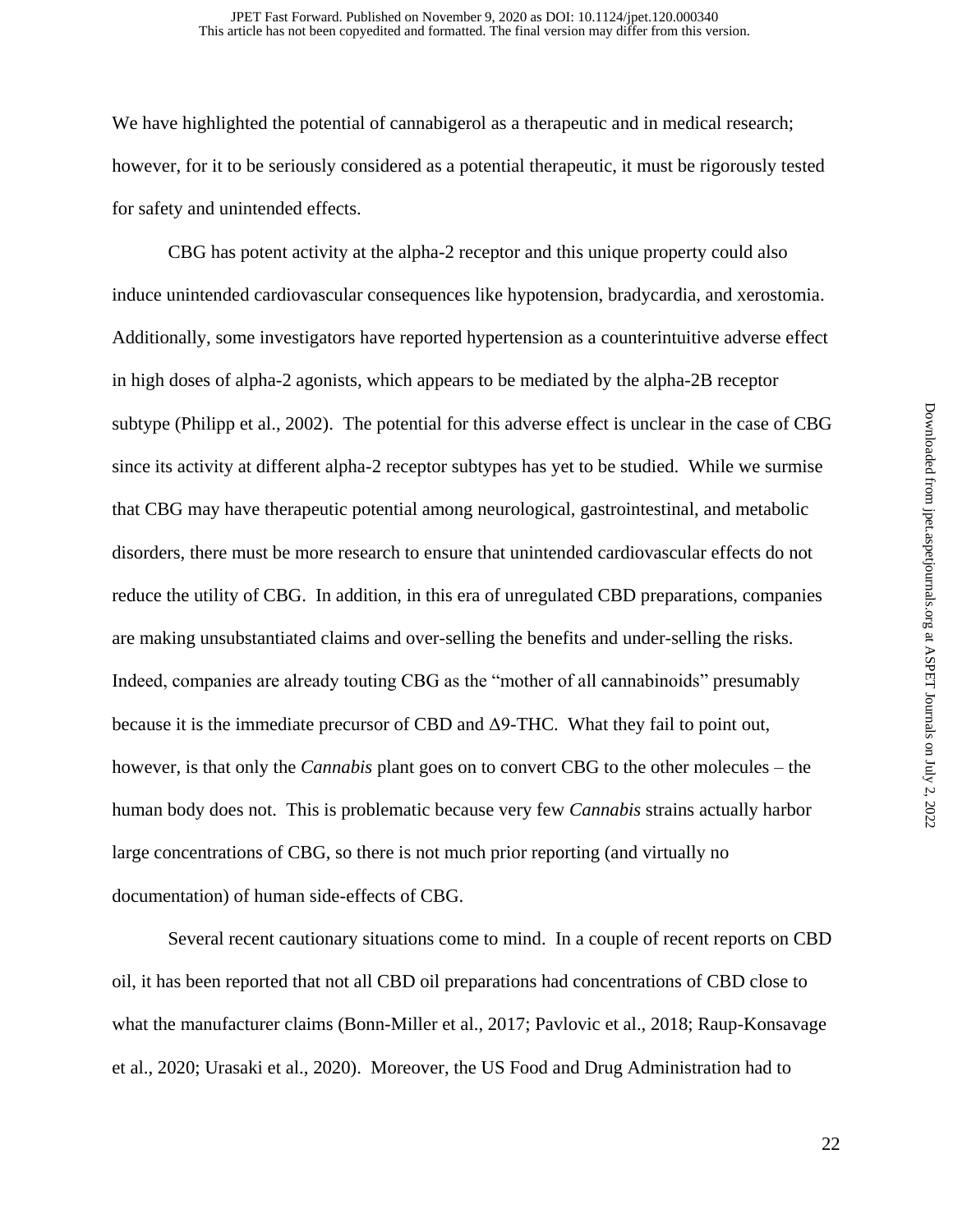prompt recalls for CBD preparations that contained unacceptable concentrations of lead (FDA, 2020a; FDA, 2020b). We have reported that, even when the different CBD oil preparations contain the reported levels of this phytocannabinoid, they had very different activities in suppressing cancer cell growth *in vitro* and only one approximated the activity of pure CBD (Raup-Konsavage et al., 2020). Finally, there is also the very real risk of inducing drug-drug interactions when over-the-counter preparations like CBD oil or CBG oil are taken by a patient on other (prescription) medications (Kocis and Vrana, 2020). This may lead to unintended adverse consequences when not appropriately monitored.

#### Future Imperatives

Research into cannabigerol is in its infancy but has shown promise for addressing a diverse array of therapeutic needs. Based on its pharmacodynamics, here we highlight potential indications for CBG and its derivatives to improve available drug treatment regimens for selected diseases and medical conditions. However, these applications will rely on additional research studies to further understand how CBG can be used safely and effectively.

First, there is potential for CBG as a major player in the treatment of metabolic disease as described by its action on the PPAR family of receptors to improve insulin sensitivity and adipogenesis. A supplementary effect is its anti-hypertensive properties at alpha-2 receptors. Diabetic patients frequently have hypertension, hyperlipidemia, and insulin resistance stemming from glucose dysregulation and vascular endothelial dysfunction. CBG may improve this profile as an adjunct to the mainstay of treatment, metformin, or potentially serve as its own regimen. Alpha-2 agonists such as clonidine are infrequently used as anti-hypertensive agents in current practice, largely because these effects of clonidine are enhanced with imidazoline receptor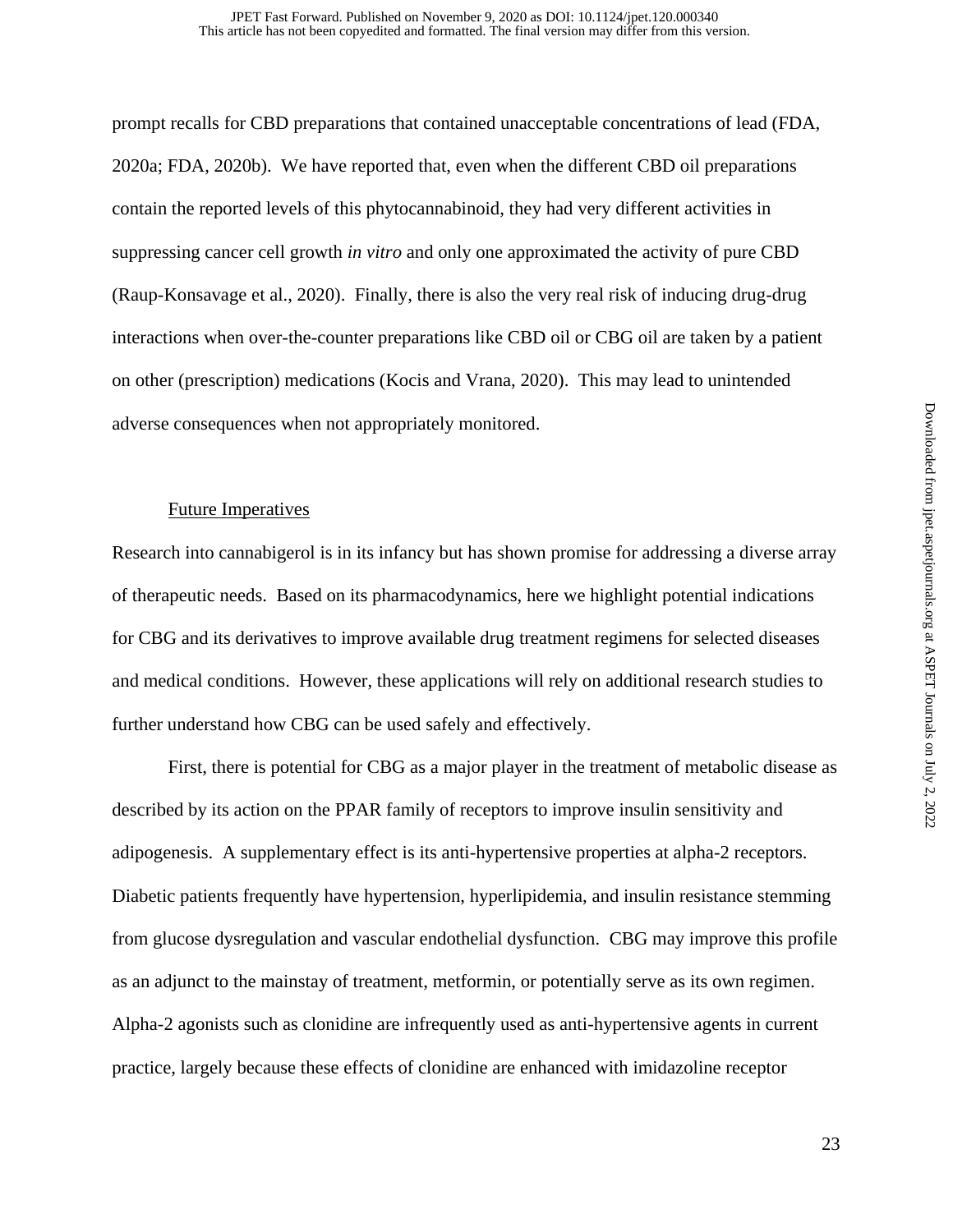activity; this rendered clonidine too powerful as an anti-hypertensive drug and unreliable in practice. To our knowledge, the sympatholytic effect of CBG is limited to alpha-2 activity, which makes it more useful for this indication than clonidine, but more studies are needed.

Second, several studies have described the neuroprotective effects of CBG through action on the PPAR family of receptors. Other sources have reported reduction in age-related cognitive decline in neurodegenerative disease patients with the addition of alpha-2 agonists to their treatment regimens. While CBG's effect on cognition has yet to be studied, it may play a role for improving quality of life in these vulnerable populations, as the few drugs currently available for neurodegenerative diseases also carry uncomfortable and disabling side effects.

Third, similar to other phytocannabinoid derivatives, CBG may play an important role for improving the drug cocktails of patients who struggle with disorders of executive function, such as schizophrenia and ADHD. Two current alpha-2 agonists, clonidine and guanfacine, are indicated for their alpha-2 mediated action on the human prefrontal cortex to improve executive function and self-regulation; however, clonidine is less safely prescribed due to its potent antihypertensive properties and generalized action on alpha-2 receptor subtypes. Guanfacine is wellstudied as an adjunct therapy with stimulants, in ADHD, due to its alpha-2A receptor subtype specificity. The subtype specificity of CBG has yet to be elucidated; therefore, it cannot be predicted how CBG will improve executive dysfunction compared to guanfacine. Finally, researchers have studied the effects of CBG as a safe appetite stimulant in chemotherapy-related appetite suppression *in vivo* and as an agent that reduces *in vitro* signs of pathology in colitis and colorectal cancer.

In closing, while there is much to suggest that CBG may provide alternative therapeutics for a number of disorders, much is left to learn. In particular, given the potent bioactivity CBG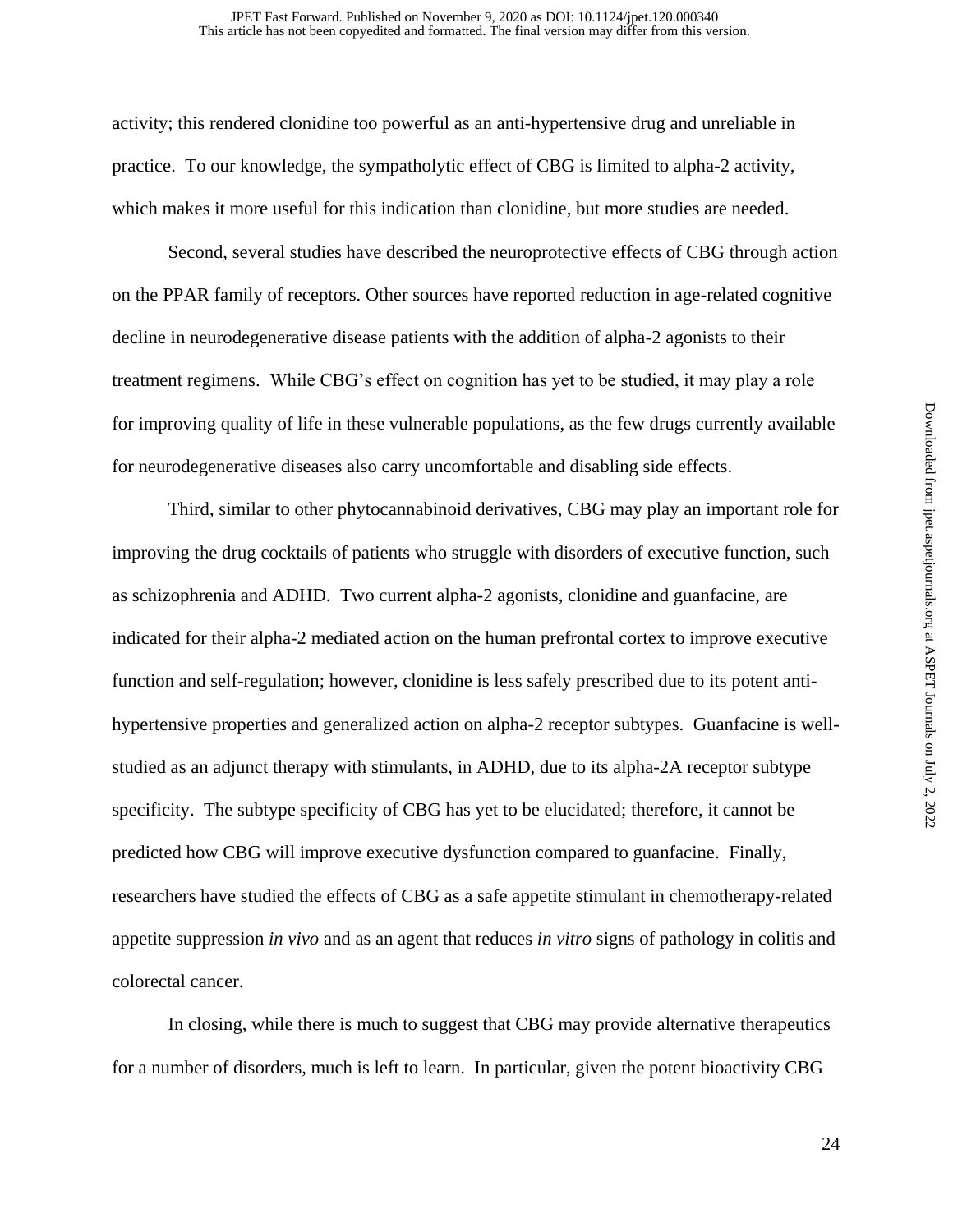displays in a number of settings, we should be very cautious about releasing it in an unregulated retail environment. There is simply insufficient experience with this relatively rare phytocannabinoid and the potential for adverse effects is high. Given the dramatic increase in unregulated CBD oil use following deregulation of hemp, it behooves the pharmacology community to undertake CBG research before its use explodes as well.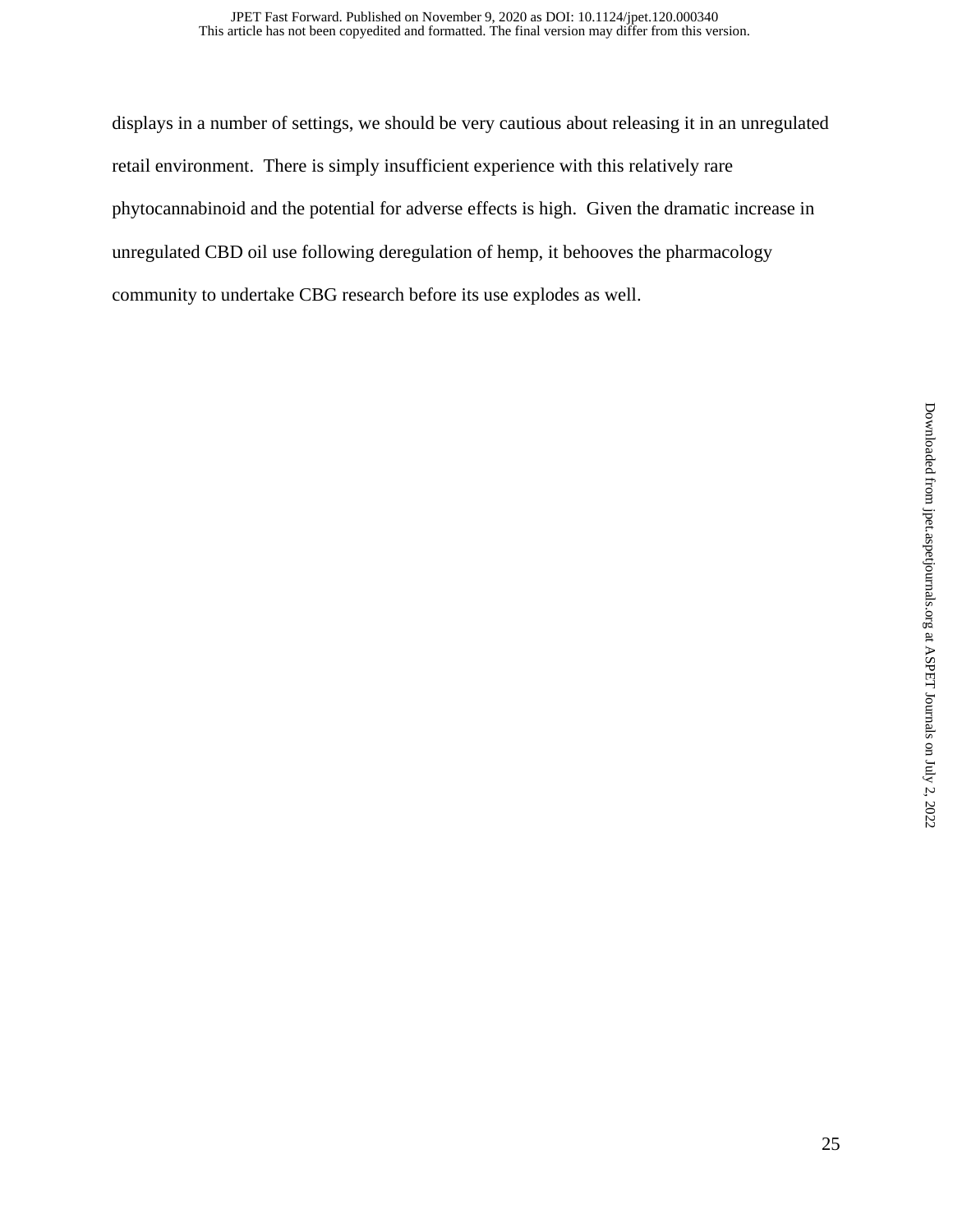## **10. Acknowledgments**

The authors thank Dr. Dhimant Desai for chemical insights into CBG synthesis and Bradley

Winters for preparation of Figure 1.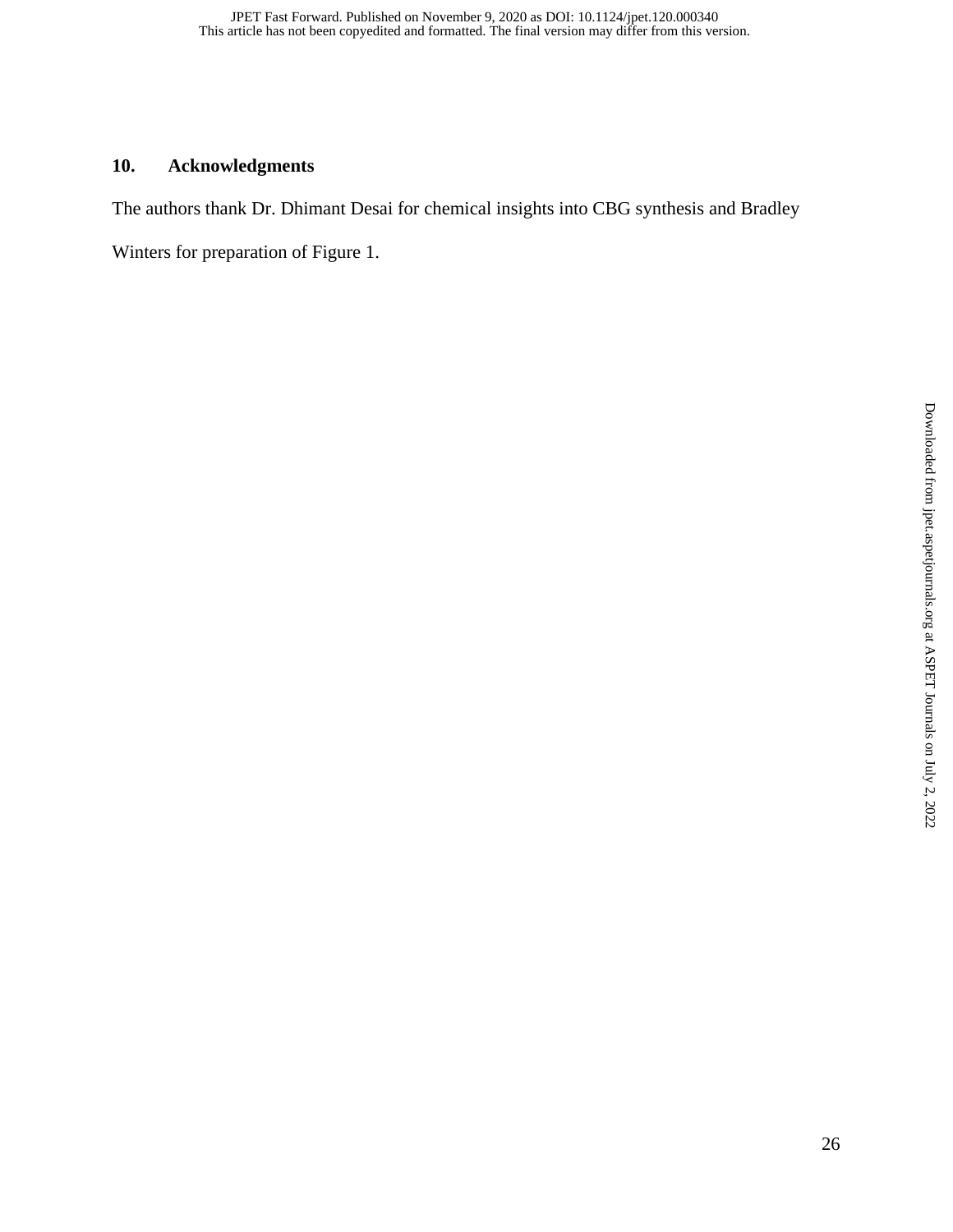## **11. Authorship Contributions**

*Designed and wrote the manuscript*: Nachnani, Raup-Konsavage and Vrana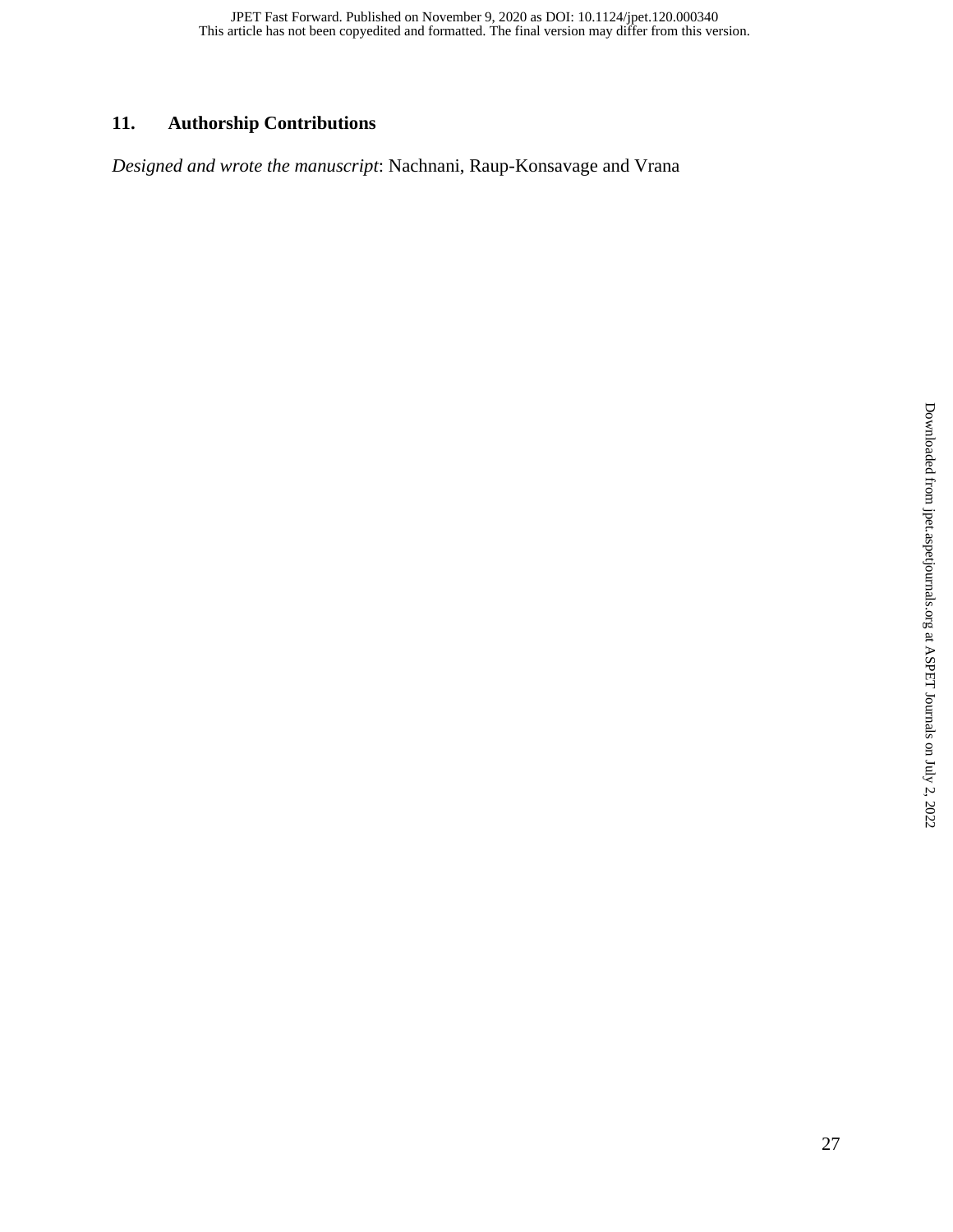### **12. References**

- Ambrose T and Simmons A (2019) Cannabis, Cannabinoids, and the Endocannabinoid System-Is there Therapeutic Potential for Inflammatory Bowel Disease? *J Crohns Colitis* **13**:525- 535.
- Appendino G, Gibbons S, Giana A, Pagani A, Grassi G, Stavri M, Smith E and Rahman MM (2008) Antibacterial cannabinoids from Cannabis sativa: a structure-activity study. *J Nat Prod* **71**:1427-1430.
- Arnsten AF (2010) The use of α-2A adrenergic agonists for the treatment of attentiondeficit/hyperactivity disorder. *Expert Rev Neurother* **10**:1595-1605.
- Arnsten AF, Cai JX and Goldman-Rakic PS (1988) The alpha-2 adrenergic agonist guanfacine improves memory in aged monkeys without sedative or hypotensive side effects: evidence for alpha-2 receptor subtypes. *J Neurosci* **8**:4287-4298.
- Artigas F, Perez V and Alvarez E (1994) Pindolol induces a rapid improvement of depressed patients treated with serotonin reuptake inhibitors. *Arch Gen Psychiatry* **51**:248-251.
- Artigas F, Romero L, de Montigny C and Blier P (1996) Acceleration of the effect of selected antidepressant drugs in major depression by 5-HT1A antagonists. *Trends Neurosci* **19**:378-383.
- Baron EP (2018) Medicinal Properties of Cannabinoids, Terpenes, and Flavonoids in Cannabis, and Benefits in Migraine, Headache, and Pain: An Update on Current Evidence and Cannabis Science. *Headache* **58**:1139-1186.
- Bonn-Miller MO, Loflin MJE, Thomas BF, Marcu JP, Hyke T and Vandrey R (2017) Labeling Accuracy of Cannabidiol Extracts Sold Online. *JAMA* **318**:1708-1709.
- Borrelli F, Fasolino I, Romano B, Capasso R, Maiello F, Coppola D, Orlando P, Battista G, Pagano E, Di Marzo V and Izzo AA (2013) Beneficial effect of the non-psychotropic plant cannabinoid cannabigerol on experimental inflammatory bowel disease. *Biochem Pharmacol* **85**:1306-1316.
- Borrelli F, Pagano E, Romano B, Panzera S, Maiello F, Coppola D, De Petrocellis L, Buono L, Orlando P and Izzo AA (2014) Colon carcinogenesis is inhibited by the TRPM8 antagonist cannabigerol, a Cannabis-derived non-psychotropic cannabinoid. *Carcinogenesis* **35**:2787-2797.
- Bostwick JM (2012) Blurred boundaries: the therapeutics and politics of medical marijuana. *Mayo Clin Proc* **87**:172-186.
- Brierley DI, Harman JR, Giallourou N, Leishman E, Roashan AE, Mellows BAD, Bradshaw HB, Swann JR, Patel K, Whalley BJ and Williams CM (2019) Chemotherapy-induced cachexia dysregulates hypothalamic and systemic lipoamines and is attenuated by cannabigerol. *J Cachexia Sarcopenia Muscle* **10**:844-859.
- Brierley DI, Samuels J, Duncan M, Whalley BJ and Williams CM (2016) Cannabigerol is a novel, well-tolerated appetite stimulant in pre-satiated rats. *Psychopharmacology (Berl)* **233**:3603-3613.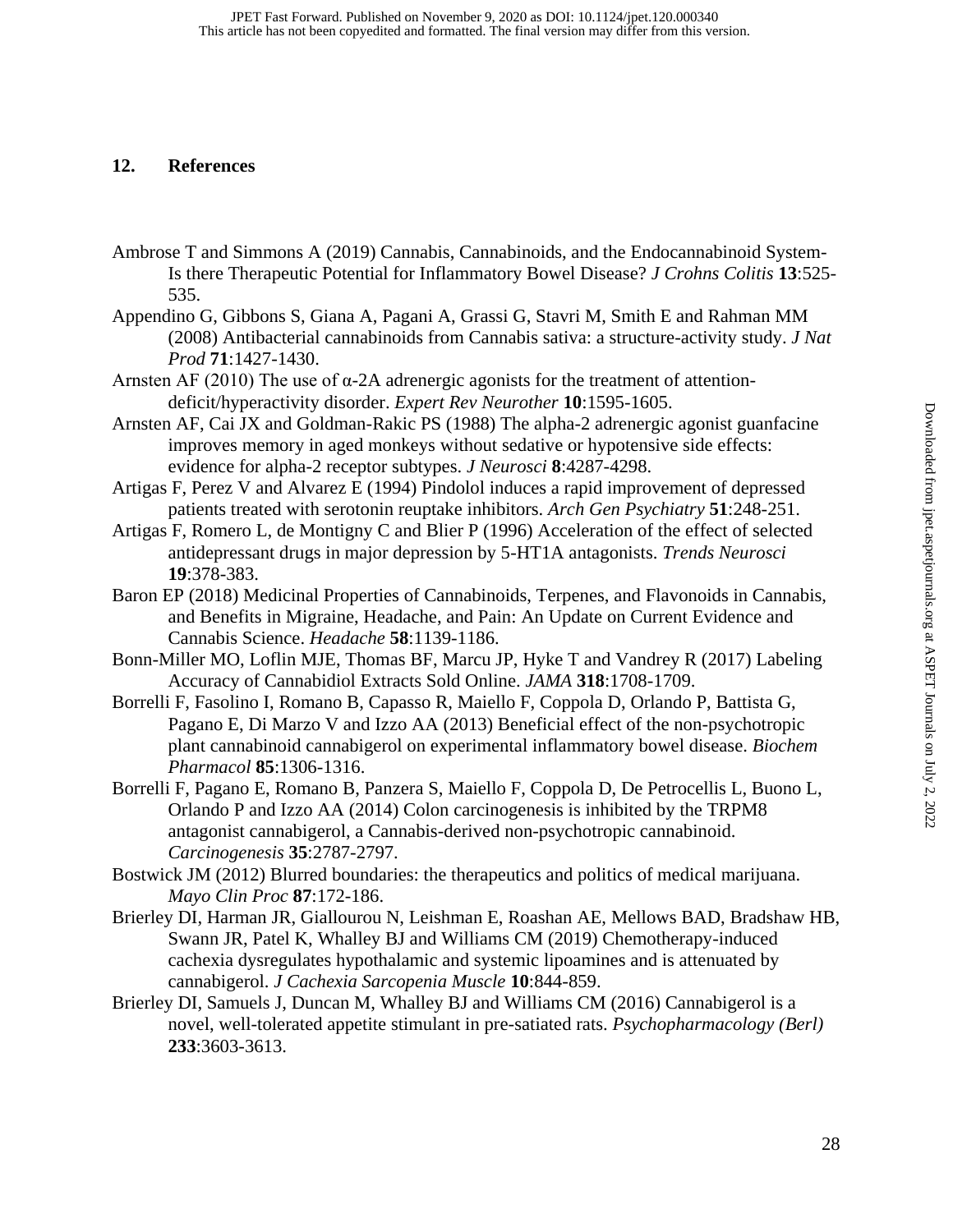- Brierley DI, Samuels J, Duncan M, Whalley BJ and Williams CM (2017) A cannabigerol-rich Cannabis sativa extract, devoid of [INCREMENT]9-tetrahydrocannabinol, elicits hyperphagia in rats. *Behav Pharmacol* **28**:280-284.
- Carrier EJ, Auchampach JA and Hillard CJ (2006) Inhibition of an equilibrative nucleoside transporter by cannabidiol: a mechanism of cannabinoid immunosuppression. *Proc Natl Acad Sci U S A* **103**:7895-7900.
- Carrillo-Salinas FJ, Navarrete C, Mecha M, Feliú A, Collado JA, Cantarero I, Bellido ML, Muñoz E and Guaza C (2014) A cannabigerol derivative suppresses immune responses and protects mice from experimental autoimmune encephalomyelitis. *PLoS One* **9**:e94733.
- Cascio MG, Gauson LA, Stevenson LA, Ross RA and Pertwee RG (2010) Evidence that the plant cannabinoid cannabigerol is a highly potent alpha2-adrenoceptor agonist and moderately potent 5HT1A receptor antagonist. *Br J Pharmacol* **159**:129-141.
- Coates MD, Tekin I, Vrana KE and Mawe GM (2017) Review article: the many potential roles of intestinal serotonin (5-hydroxytryptamine, 5-HT) signalling in inflammatory bowel disease. *Aliment Pharmacol Ther* **46**:569-580.
- Cotecchia S, Kobilka BK, Daniel KW, Nolan RD, Lapetina EY, Caron MG, Lefkowitz RJ and Regan JW (1990) Multiple second messenger pathways of alpha-adrenergic receptor subtypes expressed in eukaryotic cells. *J Biol Chem* **265**:63-69.
- D'Aniello E, Fellous T, Iannotti FA, Gentile A, Allarà M, Balestrieri F, Gray R, Amodeo P, Vitale RM and Di Marzo V (2019) Identification and characterization of phytocannabinoids as novel dual PPAR $\alpha/\gamma$  agonists by a computational and in vitro experimental approach. *Biochim Biophys Acta Gen Subj* **1863**:586-597.
- De Petrocellis L, Ligresti A, Moriello AS, Allarà M, Bisogno T, Petrosino S, Stott CG and Di Marzo V (2011) Effects of cannabinoids and cannabinoid-enriched Cannabis extracts on TRP channels and endocannabinoid metabolic enzymes. *Br J Pharmacol* **163**:1479-1494.
- De Petrocellis L, Orlando P, Moriello AS, Aviello G, Stott C, Izzo AA and Di Marzo V (2012) Cannabinoid actions at TRPV channels: effects on TRPV3 and TRPV4 and their potential relevance to gastrointestinal inflammation. *Acta Physiol (Oxf)* **204**:255-266.
- Díaz-Alonso J, Paraíso-Luna J, Navarrete C, Del Río C, Cantarero I, Palomares B, Aguareles J, Fernández-Ruiz J, Bellido ML, Pollastro F, Appendino G, Calzado MA, Galve-Roperh I and Muñoz E (2016) VCE-003.2, a novel cannabigerol derivative, enhances neuronal progenitor cell survival and alleviates symptomatology in murine models of Huntington's disease. *Sci Rep* **6**:29789.
- Echeverry C, Prunell G, Narbondo C, de Medina VS, Nadal X, Reyes-Parada M and Scorza C (2020) A Comparative In Vitro Study of the Neuroprotective Effect Induced by Cannabidiol, Cannabigerol, and Their Respective Acid Forms: Relevance of the 5-HT. *Neurotox Res*.
- Ernsberger P, Giuliano R, Willette RN and Reis DJ (1990) Role of imidazole receptors in the vasodepressor response to clonidine analogs in the rostral ventrolateral medulla. *J Pharmacol Exp Ther* **253**:408-418.
- Farha MA, El-Halfawy OM, Gale RT, MacNair CR, Carfrae LA, Zhang X, Jentsch NG, Magolan J and Brown ED (2020) Uncovering the Hidden Antibiotic Potential of Cannabis. *ACS Infect Dis* **6**:338-346.
- Farrimond JA, Whalley BJ and Williams CM (2012) Cannabinol and cannabidiol exert opposing effects on rat feeding patterns. *Psychopharmacology (Berl)* **223**:117-129.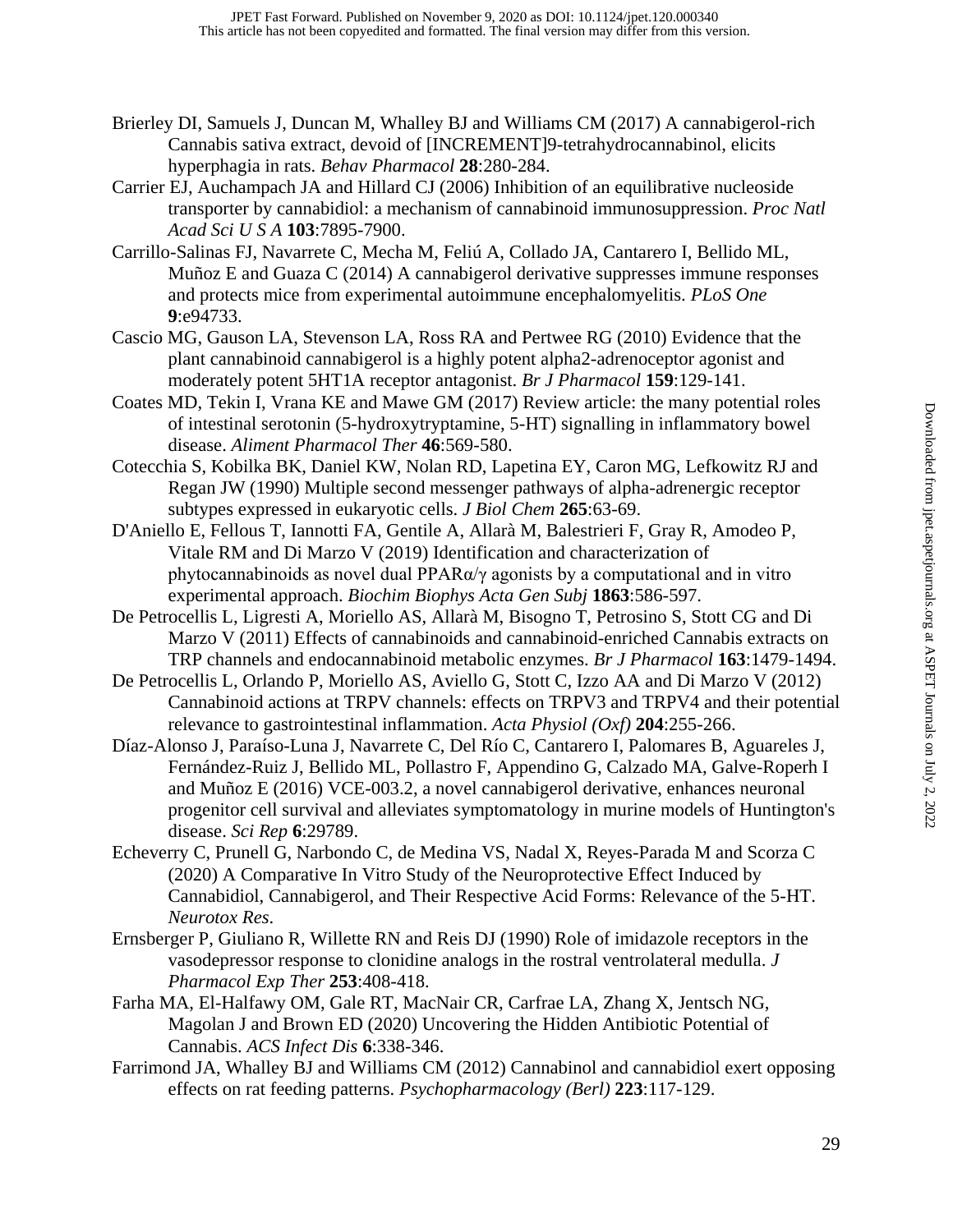FDA (2020a) InHe Manufacturing, LLC and MHR Brands Issues Voluntary Nationwide Recall of Several Products Due to Potential Health Risk for Excess Lead, in (Administration FD ed), United States Food & Drug Administration, [https://www.fda.gov/safety/recalls](https://www.fda.gov/safety/recalls-market-withdrawals-safety-alerts/inhe-manufacturing-llc-and-mhr-brands-issues-voluntary-nationwide-recall-several-products-due?utm_campaign=FDA%20MedWatch%20-%20Several%20Hemp%20Oil%20Products%20from%20InHe%20Manufacturing%20and%20MHR%20Brands%3A%20Recall&utm_medium=email&utm_source=Eloqua)[market-withdrawals-safety-alerts/inhe-manufacturing-llc-and-mhr-brands-issues](https://www.fda.gov/safety/recalls-market-withdrawals-safety-alerts/inhe-manufacturing-llc-and-mhr-brands-issues-voluntary-nationwide-recall-several-products-due?utm_campaign=FDA%20MedWatch%20-%20Several%20Hemp%20Oil%20Products%20from%20InHe%20Manufacturing%20and%20MHR%20Brands%3A%20Recall&utm_medium=email&utm_source=Eloqua)[voluntary-nationwide-recall-several-products](https://www.fda.gov/safety/recalls-market-withdrawals-safety-alerts/inhe-manufacturing-llc-and-mhr-brands-issues-voluntary-nationwide-recall-several-products-due?utm_campaign=FDA%20MedWatch%20-%20Several%20Hemp%20Oil%20Products%20from%20InHe%20Manufacturing%20and%20MHR%20Brands%3A%20Recall&utm_medium=email&utm_source=Eloqua)[due?utm\\_campaign=FDA%20MedWatch%20-](https://www.fda.gov/safety/recalls-market-withdrawals-safety-alerts/inhe-manufacturing-llc-and-mhr-brands-issues-voluntary-nationwide-recall-several-products-due?utm_campaign=FDA%20MedWatch%20-%20Several%20Hemp%20Oil%20Products%20from%20InHe%20Manufacturing%20and%20MHR%20Brands%3A%20Recall&utm_medium=email&utm_source=Eloqua)

[%20Several%20Hemp%20Oil%20Products%20from%20InHe%20Manufacturing%20an](https://www.fda.gov/safety/recalls-market-withdrawals-safety-alerts/inhe-manufacturing-llc-and-mhr-brands-issues-voluntary-nationwide-recall-several-products-due?utm_campaign=FDA%20MedWatch%20-%20Several%20Hemp%20Oil%20Products%20from%20InHe%20Manufacturing%20and%20MHR%20Brands%3A%20Recall&utm_medium=email&utm_source=Eloqua) [d%20MHR%20Brands%3A%20Recall&utm\\_medium=email&utm\\_source=Eloqua.](https://www.fda.gov/safety/recalls-market-withdrawals-safety-alerts/inhe-manufacturing-llc-and-mhr-brands-issues-voluntary-nationwide-recall-several-products-due?utm_campaign=FDA%20MedWatch%20-%20Several%20Hemp%20Oil%20Products%20from%20InHe%20Manufacturing%20and%20MHR%20Brands%3A%20Recall&utm_medium=email&utm_source=Eloqua)

- FDA (2020b) Summitt Labs Issues Voluntary Nationwide Recall of KORE ORGANIC Watermelon CBD Oil, in (Administration FD ed), United States Food & Drug Administration, [https://www.fda.gov/safety/recalls-market-withdrawals-safety](https://www.fda.gov/safety/recalls-market-withdrawals-safety-alerts/summitt-labs-issues-voluntary-nationwide-recall-kore-organic-watermelon-cbd-oil-due-high-lead)[alerts/summitt-labs-issues-voluntary-nationwide-recall-kore-organic-watermelon-cbd-oil](https://www.fda.gov/safety/recalls-market-withdrawals-safety-alerts/summitt-labs-issues-voluntary-nationwide-recall-kore-organic-watermelon-cbd-oil-due-high-lead)[due-high-lead.](https://www.fda.gov/safety/recalls-market-withdrawals-safety-alerts/summitt-labs-issues-voluntary-nationwide-recall-kore-organic-watermelon-cbd-oil-due-high-lead)
- Fellermeier M, Eisenreich W, Bacher A and Zenk MH (2001) Biosynthesis of cannabinoids. Incorporation experiments with (13)C-labeled glucoses. *Eur J Biochem* **268**:1596-1604.
- Fellermeier M and Zenk MH (1998) Prenylation of olivetolate by a hemp transferase yields cannabigerolic acid, the precursor of tetrahydrocannabinol. *FEBS Lett* **427**:283-285.
- Fellous T, De Maio F, Kalkan H, Carannante B, Boccella S, Petrosino S, Maione S, Di Marzo V and Iannotti FA (2020) Phytocannabinoids promote viability and functional adipogenesis of bone marrow-derived mesenchymal stem cells through different molecular targets. *Biochem Pharmacol* **175**:113859.
- García C, Gómez-Cañas M, Burgaz S, Palomares B, Gómez-Gálvez Y, Palomo-Garo C, Campo S, Ferrer-Hernández J, Pavicic C, Navarrete C, Luz Bellido M, García-Arencibia M, Ruth Pazos M, Muñoz E and Fernández-Ruiz J (2018) Benefits of VCE-003.2, a cannabigerol quinone derivative, against inflammation-driven neuronal deterioration in experimental Parkinson's disease: possible involvement of different binding sites at the PPARγ receptor. *J Neuroinflammation* **15**:19.
- Gertler R, Brown HC, Mitchell DH and Silvius EN (2001) Dexmedetomidine: a novel sedativeanalgesic agent. *Proc (Bayl Univ Med Cent)* **14**:13-21.
- Granja AG, Carrillo-Salinas F, Pagani A, Gómez-Cañas M, Negri R, Navarrete C, Mecha M, Mestre L, Fiebich BL, Cantarero I, Calzado MA, Bellido ML, Fernandez-Ruiz J, Appendino G, Guaza C and Muñoz E (2012) A cannabigerol quinone alleviates neuroinflammation in a chronic model of multiple sclerosis. *J Neuroimmune Pharmacol* **7**:1002-1016.
- Gugliandolo A, Silvestro S, Chiricosta L, Pollastro F, Bramanti P and Mazzon E (2020) The Transcriptomic Analysis of NSC-34 Motor Neuron-Like Cells Reveals That Cannabigerol Influences Synaptic Pathways: A Comparative Study with Cannabidiol. *Life (Basel)* **10**.
- Gülck T and Møller BL (2020) Phytocannabinoids: Origins and Biosynthesis. *Trends Plant Sci*. **25**:985
- Hunter JC, Fontana DJ, Hedley LR, Jasper JR, Lewis R, Link RE, Secchi R, Sutton J and Eglen RM (1997) Assessment of the role of alpha2-adrenoceptor subtypes in the antinociceptive, sedative and hypothermic action of dexmedetomidine in transgenic mice. *Br J Pharmacol* **122**:1339-1344.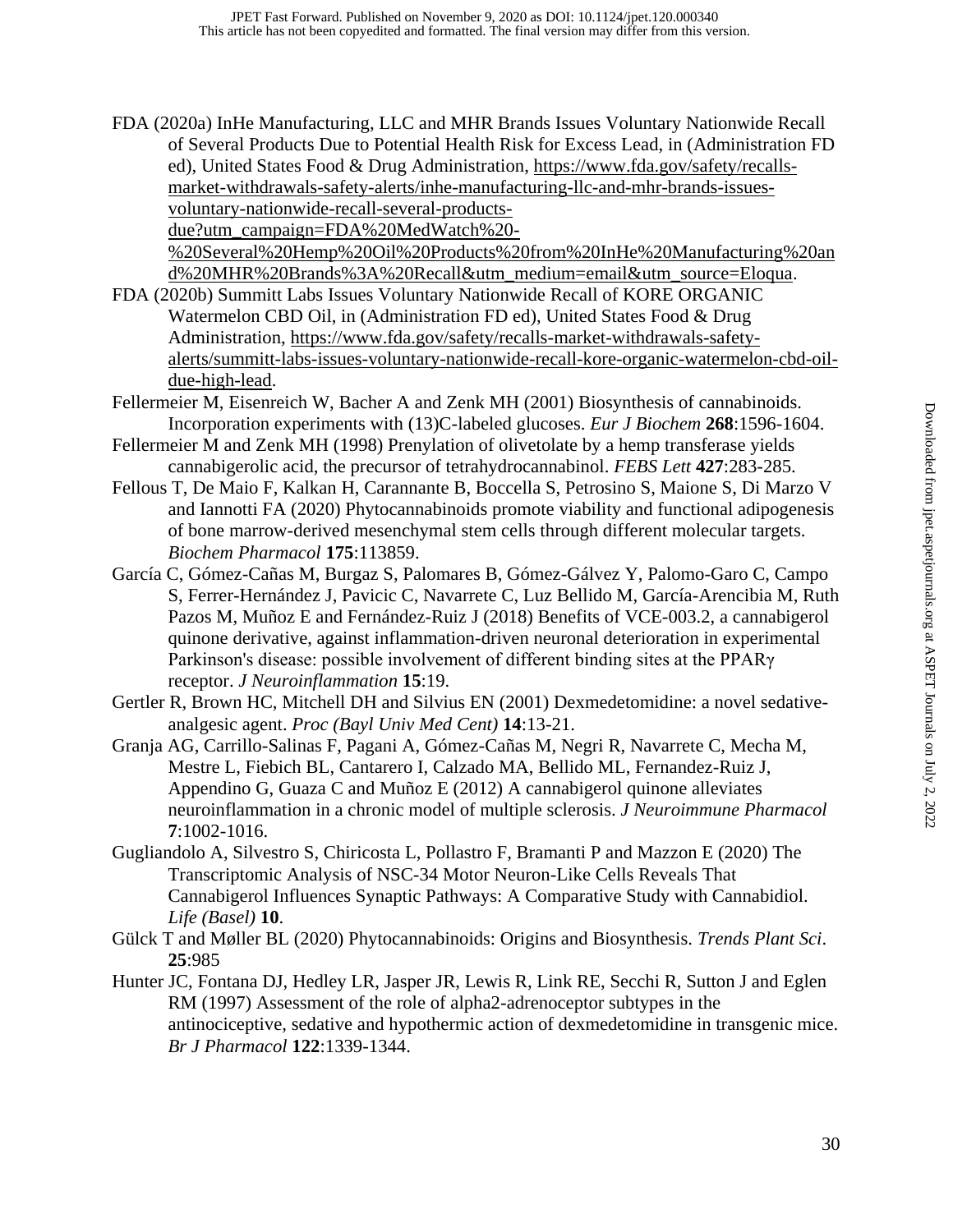- Jones NA, Hill AJ, Smith I, Bevan SA, Williams CM, Whalley BJ and Stephens GJ (2010) Cannabidiol displays antiepileptiform and antiseizure properties in vitro and in vivo. *J Pharmacol Exp Ther* **332**:569-577.
- Kinghorn A, Falk H, Gibbons S and Kobayashi J (2017) *Phytocannabinoids*. Springer.

Kocis PT and Vrana KE (2020) Delta-9-Tetrahydrocannabinol and Cannabidiol Drug-Drug Interactions. *Medical Cannabis and Cannabinoids* **3**:61-73.

Mammana S, Cavalli E, Gugliandolo A, Silvestro S, Pollastro F, Bramanti P and Mazzon E (2019) Could the Combination of Two Non-Psychotropic Cannabinoids Counteract Neuroinflammation? Effectiveness of Cannabidiol Associated with Cannabigerol. *Medicina (Kaunas)* **55**:747.

Molinoff PB (1984) Alpha- and beta-adrenergic receptor subtypes properties, distribution and regulation. *Drugs* **28 Suppl 2**:1-15.

- Muller C, Morales P and Reggio PH (2018) Cannabinoid Ligands Targeting TRP Channels. *Front Mol Neurosci* **11**:487.
- Navarro G, Varani K, Lillo A, Vincenzi F, Rivas-Santisteban R, Raïch I, Reyes-Resina I, Ferreiro-Vera C, Borea PA, de Medina VS, Nadal X and Franco R (2020) Pharmacological data of cannabidiol- and cannabigerol-type phytocannabinoids acting on cannabinoid CB. *Pharmacol Res* **159**:104940.
- Navarro G, Varani K, Reyes-Resina I, Sánchez de Medina V, Rivas-Santisteban R, Sánchez-Carnerero Callado C, Vincenzi F, Casano S, Ferreiro-Vera C, Canela EI, Borea PA, Nadal X and Franco R (2018) Cannabigerol Action at Cannabinoid CB. *Front Pharmacol* **9**:632.

Nichols DE and Nichols CD (2008) Serotonin receptors. *Chem Rev* **108**:1614-1641.

- O'Sullivan SE (2016) An update on PPAR activation by cannabinoids. *Br J Pharmacol* **173**:1899-1910.
- O'Sullivan SE and Kendall DA (2010) Cannabinoid activation of peroxisome proliferatoractivated receptors: potential for modulation of inflammatory disease. *Immunobiology* **215**:611-616.
- Pagano E, Iannotti FA, Piscitelli F, Romano B, Lucariello G, Venneri T, Di Marzo V, Izzo AA and Borrelli F (2020) Efficacy of combined therapy with fish oil and phytocannabinoids in murine intestinal inflammation. *Phytother Res*.
- Pavlovic R, Nenna G, Calvi L, Panseri S, Borgonovo G, Giupponi L, Cannazza G and Giorgi A (2018) Quality Traits of "Cannabidiol Oils": Cannabinoids Content, Terpene Fingerprint and Oxidation Stability of European Commercially Available Preparations. *Molecules* **23**:1230.
- Pertwee R (2008) The diverse CB 1 and CB 2 receptor pharmacology of three plant cannabinoids:  $\Delta$  9 -tetrahydrocannabinol, cannabidiol and  $\Delta$  9 -tetrahydrocannabivarin. *British Journal of Pharmacology* **153**:199-215.
- Philipp M, Brede M and Hein L (2002) Physiological significance of alpha(2)-adrenergic receptor subtype diversity: one receptor is not enough. *Am J Physiol Regul Integr Comp Physiol* **283**:R287-295.
- Pinzi L, Lherbet C, Baltas M, Pellati F and Rastelli G (2019) In Silico Repositioning of Cannabigerol as a Novel Inhibitor of the Enoyl Acyl Carrier Protein (ACP) Reductase (InhA). *Molecules* **24:**2567.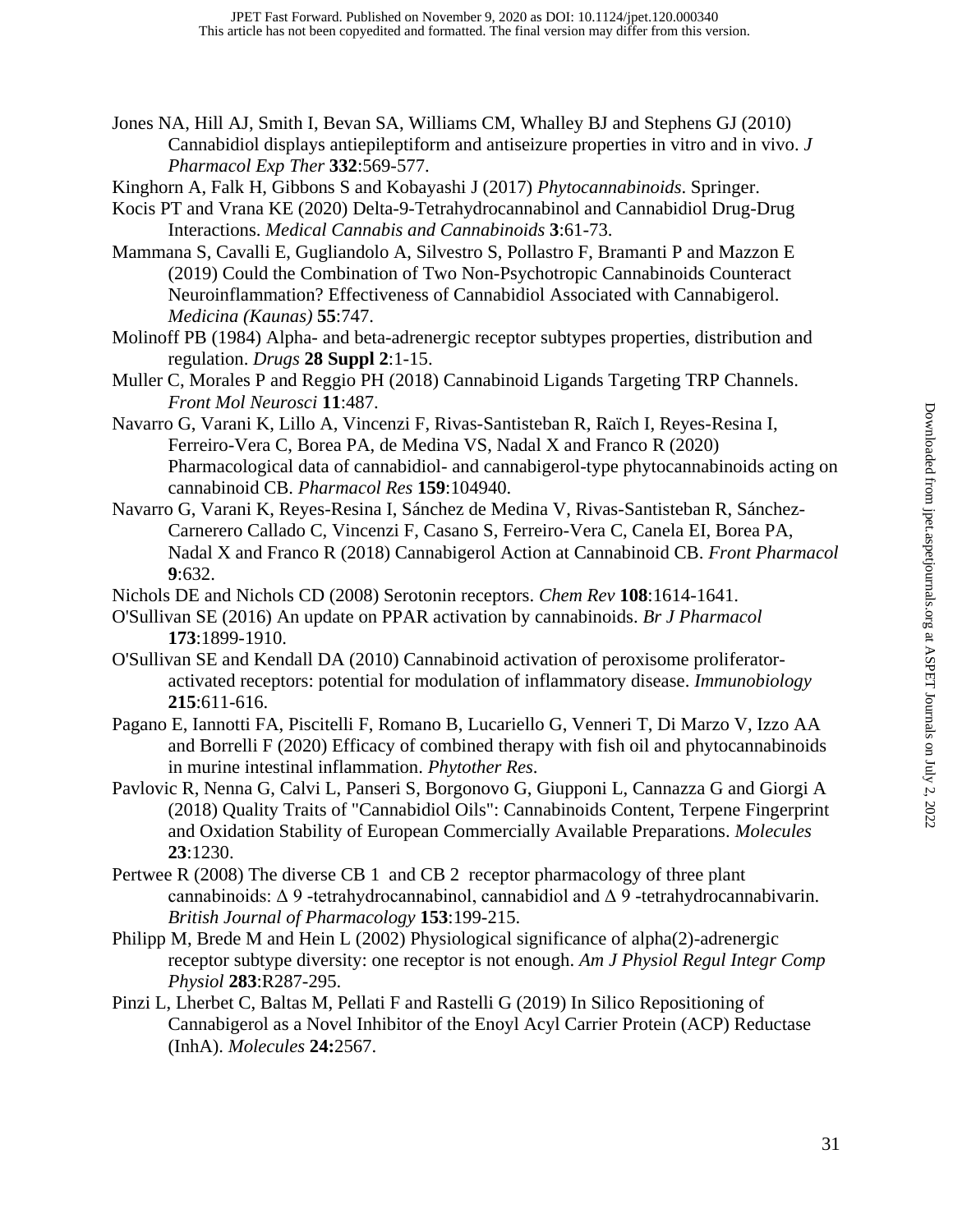- Pollastro F, Taglialatela-Scafati O, Allarà M, Muñoz E, Di Marzo V, De Petrocellis L and Appendino G (2011) Bioactive prenylogous cannabinoid from fiber hemp (Cannabis sativa). *J Nat Prod* **74**:2019-2022.
- Raup-Konsavage W, Carkaci-Salli N, Greenland K, Gearhart RJ and Vrana K (2020) Cannabidiol (CBD) Oil Does Not Display an Entourage Effect in Reducing Cancer Cell Viability in Vitro. *Medical Cannabis and Cannabinoids*.
- Rock EM, Bolognini D, Limebeer CL, Cascio MG, Anavi-Goffer S, Fletcher PJ, Mechoulam R, Pertwee RG and Parker LA (2012) Cannabidiol, a non-psychotropic component of cannabis, attenuates vomiting and nausea-like behaviour via indirect agonism of 5- HT(1A) somatodendritic autoreceptors in the dorsal raphe nucleus. *Br J Pharmacol* **165**:2620-2634.
- Rock EM, Goodwin JM, Limebeer CL, Breuer A, Pertwee RG, Mechoulam R and Parker LA (2011) Interaction between non-psychotropic cannabinoids in marihuana: effect of cannabigerol (CBG) on the anti-nausea or anti-emetic effects of cannabidiol (CBD) in rats and shrews. *Psychopharmacology (Berl)* **215**:505-512.
- Rodríguez-Cueto C, Santos-García I, García-Toscano L, Espejo-Porras F, Bellido M, Fernández-Ruiz J, Muñoz E and de Lago E (2018) Neuroprotective effects of the cannabigerol quinone derivative VCE-003.2 in SOD1. *Biochem Pharmacol* **157**:217-226.
- Rojas PS and Fiedler JL (2016) What Do We Really Know About 5-HT. *Front Cell Neurosci* **10**:272.
- Rosenthaler S, Pöhn B, Kolmanz C, Huu CN, Krewenka C, Huber A, Kranner B, Rausch WD and Moldzio R (2014) Differences in receptor binding affinity of several phytocannabinoids do not explain their effects on neural cell cultures. *Neurotoxicol Teratol* **46**:49-56.
- Russo EB (2016) Beyond Cannabis: Plants and the Endocannabinoid System. *Trends Pharmacol Sci* **37**:594-605.
- Russo EB, Burnett A, Hall B and Parker KK (2005) Agonistic properties of cannabidiol at 5- HT1a receptors. *Neurochem Res* **30**:1037-1043.
- Ryberg E, Larsson N, Sjögren S, Hjorth S, Hermansson NO, Leonova J, Elebring T, Nilsson K, Drmota T and Greasley PJ (2007) The orphan receptor GPR55 is a novel cannabinoid receptor. *Br J Pharmacol* **152**:1092-1101.
- Ryz NR, Remillard DJ and Russo EB (2017) Cannabis Roots: A Traditional Therapy with Future Potential for Treating Inflammation and Pain. *Cannabis Cannabinoid Res* **2**:210-216.
- Sacco LN (2014) Drug Enforcement in the United States: History, Policy, and Trends, in (Service CR ed), Congressional Research Service.
- Saunders C and Limbird LE (1999) Localization and trafficking of alpha2-adrenergic receptor subtypes in cells and tissues. *Pharmacol Ther* **84**:193-205.
- Shoyama Y, Yagi M, Nishioka I and Yamauchi T (1975) Biosynthesis of Cannabinoid Acids. *Phytochemistry* **14**:2189-2192.
- Tudge L, Williams C, Cowen PJ and McCabe C (2014) Neural effects of cannabinoid CB1 neutral antagonist tetrahydrocannabivarin on food reward and aversion in healthy volunteers. *Int J Neuropsychopharmacol* **18:**pyu094.
- Urasaki Y, Beaumont C, Workman M, Talbot JN, Hill DK and Le TT (2020) Potency Assessment of CBD Oils by Their Effects on Cell Signaling Pathways. *Nutrients* **12**.
- USDA (2018) Farm Bill, in (Agriculture ed), [https://www.usda.gov/farmbill.](https://www.usda.gov/farmbill)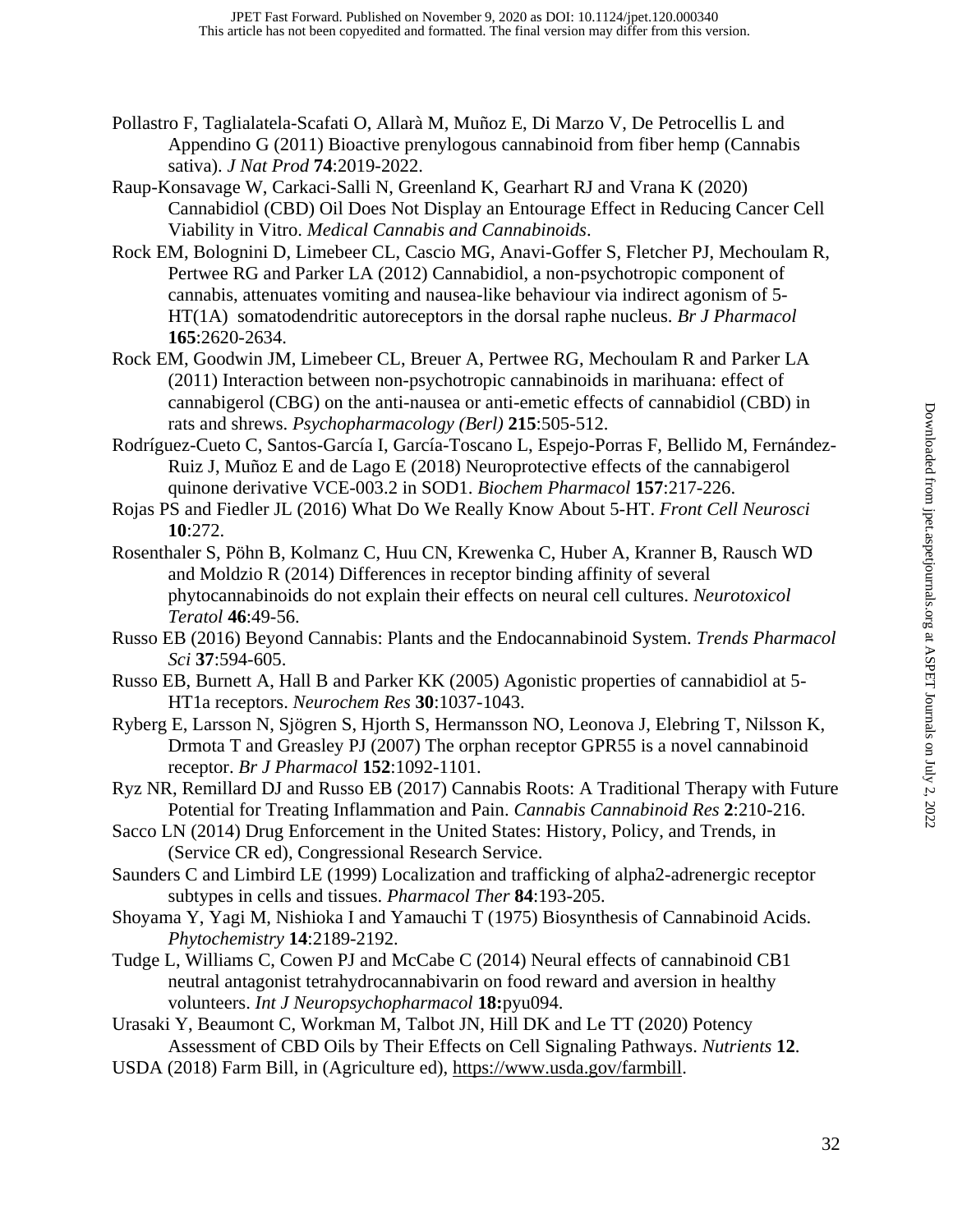- Uys MM, Shahid M and Harvey BH (2017) Therapeutic Potential of Selectively Targeting the α. *Front Psychiatry* **8**:144.
- Valdeolivas S, Navarrete C, Cantarero I, Bellido ML, Muñoz E and Sagredo O (2015) Neuroprotective properties of cannabigerol in Huntington's disease: studies in R6/2 mice and 3-nitropropionate-lesioned mice. *Neurotherapeutics* **12**:185-199.
- Volkow ND, Baler RD, Compton WM and Weiss SR (2014) Adverse health effects of marijuana use. *N Engl J Med* **370**:2219-2227.
- Wirth PW, Watson ES, ElSohly M, Turner CE and Murphy JC (1980) Anti-inflammatory properties of cannabichromene. *Life Sci* **26**:1991-1995.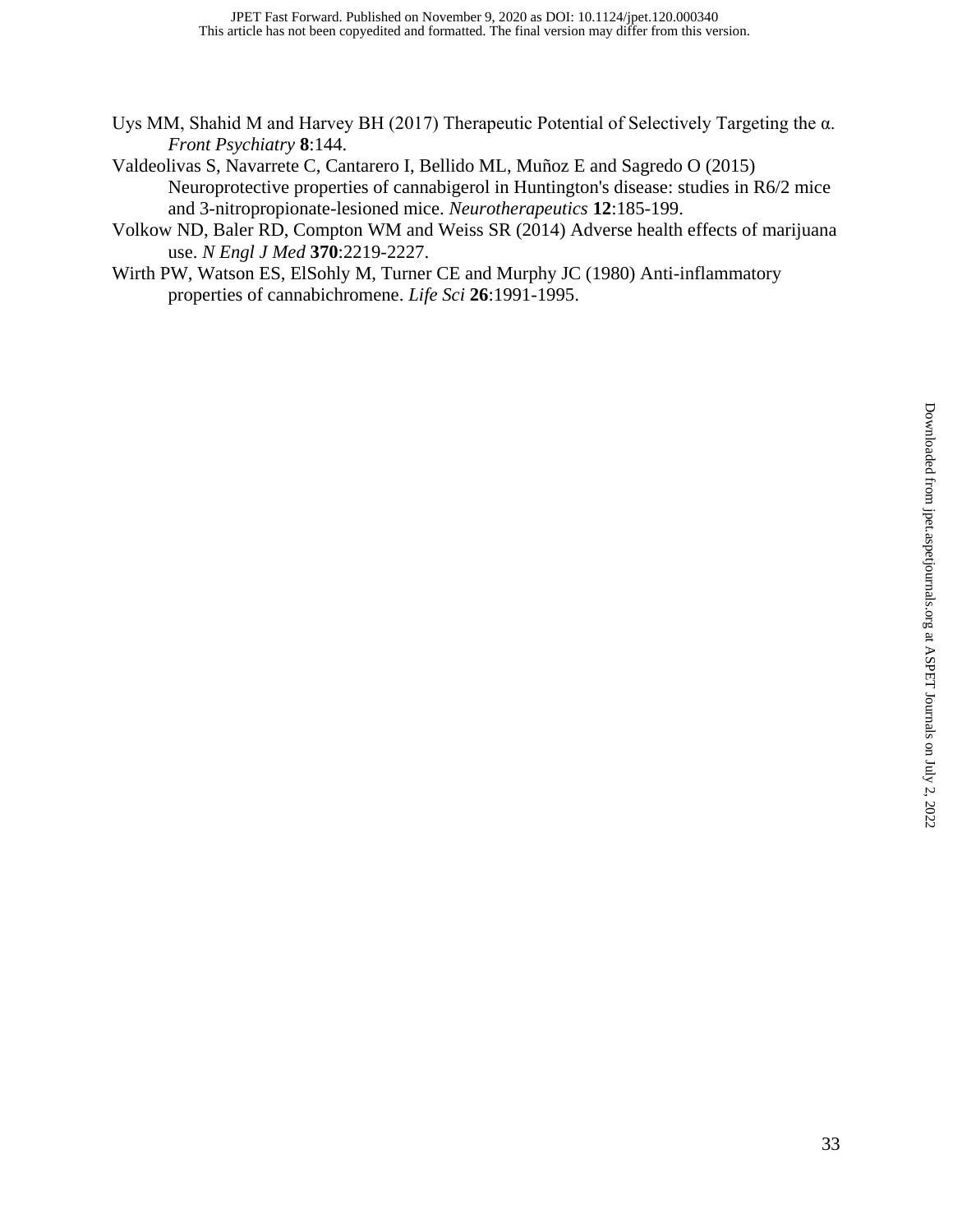## **13. Footnotes**

This work was supported by a sponsored research agreement from Pennsylvania Options for Wellness (to KEV). No author has an actual or perceived conflict of interest with the contents of this article.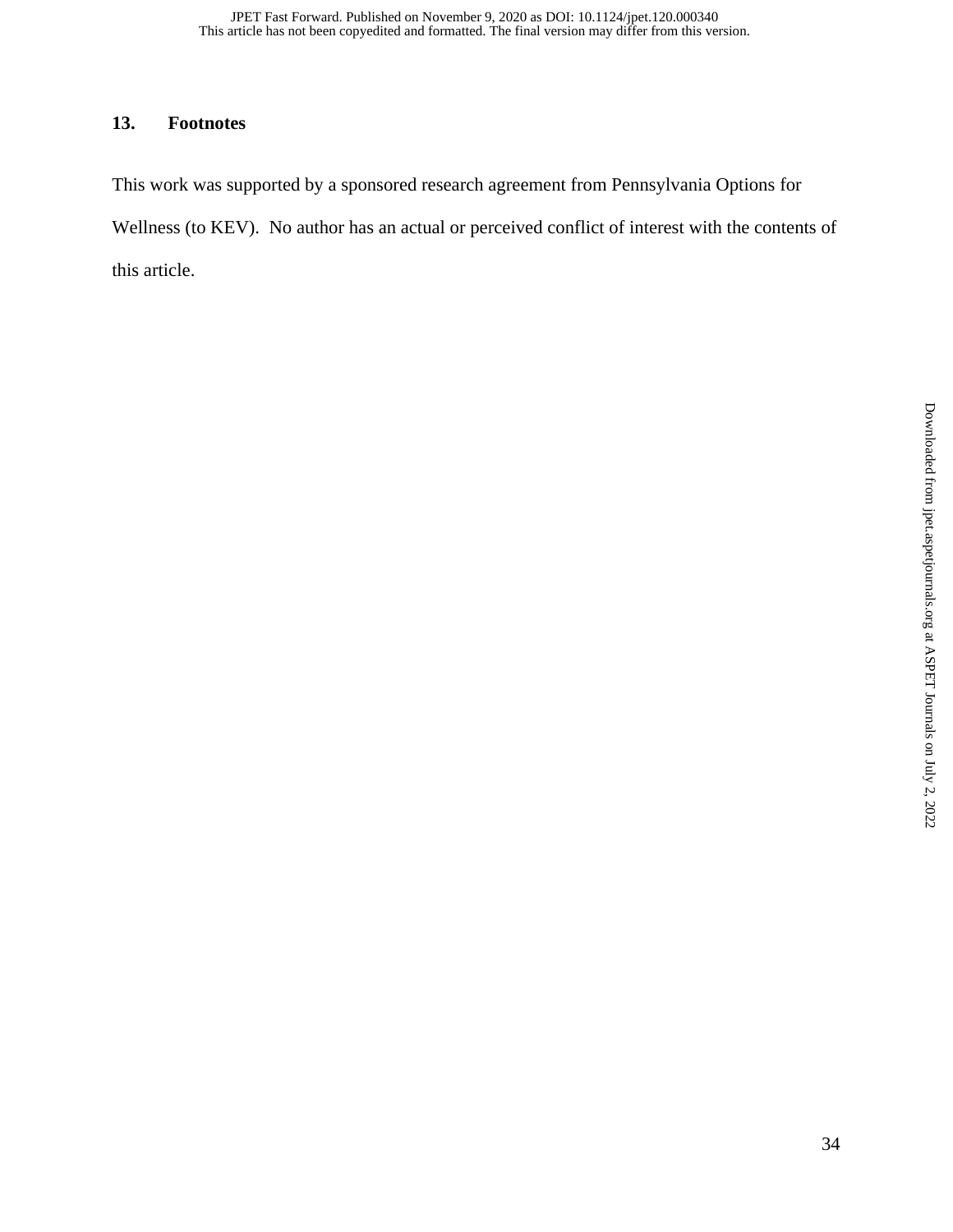#### **14. Figure and Table Legends**

#### **Figure 1: Biosynthesis Pathway of the Primary Cannabinoids**

Cannabinoid biosynthesis begins with the combination of geranyl pyrophosphate and olivetolic acid to form cannabigerolic acid (CBGA). CBGA serves as the substrate for the synthesis of tetrahydrocannabinolic acid (Δ9-THCA) and cannabidiolic acid (CBDA). Decarboxylation of CBGA, Δ9-THCA, and CBDA by heat results in cannabigerol (CBG), tetrahydrocannabinol (Δ9- THC), and cannabidiol (CBD), respectively. Because CBGA serves as the substrate for the synthesis of the major cannabinoids very little is typically found in material from *Cannabis sp*.

# **Table 1: Pharmacodynamic Properties of Δ9-THC, CBD, and CBG at Cannabinoid Receptors**

Binding affinities for Δ9-THC, CBD, and CBG at the two canonical cannabinoid receptors (CB1 and CB2) as well as a third receptor, GPR55 (commonly referred to as CB3). Δ9-THC acts as an agonist at all three receptors while CBD acts as an antagonist, CBG acts as a weak or partial agonist at CB1 and CB2, while its function at GPR55 is currently unknown  $(^1Ryberg et al., 2007;$ <sup>2</sup>Pertwee, 2008; <sup>3</sup>Cascio et al., 2010; <sup>4</sup>Pollastro et al., 2011; <sup>5</sup>Rosenthaler et al., 2014; <sup>6</sup>Navarro et al., 2018). N.T., not tested.

## **Table 2: Pharmacodynamic Properties of Δ9-THC, CBD, and CBG at Non-Cannabinoid Receptors**

Binding affinities for Δ9-THC, CBD, and CBG at TRP ion channels, alpha-2 adrenoceptors, the serotonin receptor 5-HT<sub>1A</sub>, and PPAR<sub>Y</sub> are presented. Values are all EC50 for agonists and IC50 for antagonists (<sup>1</sup>Russo et al., 2005; <sup>2</sup>Cascio et al., 2010; <sup>3</sup>De Petrocellis et al., 2011; <sup>4</sup>Pollastro et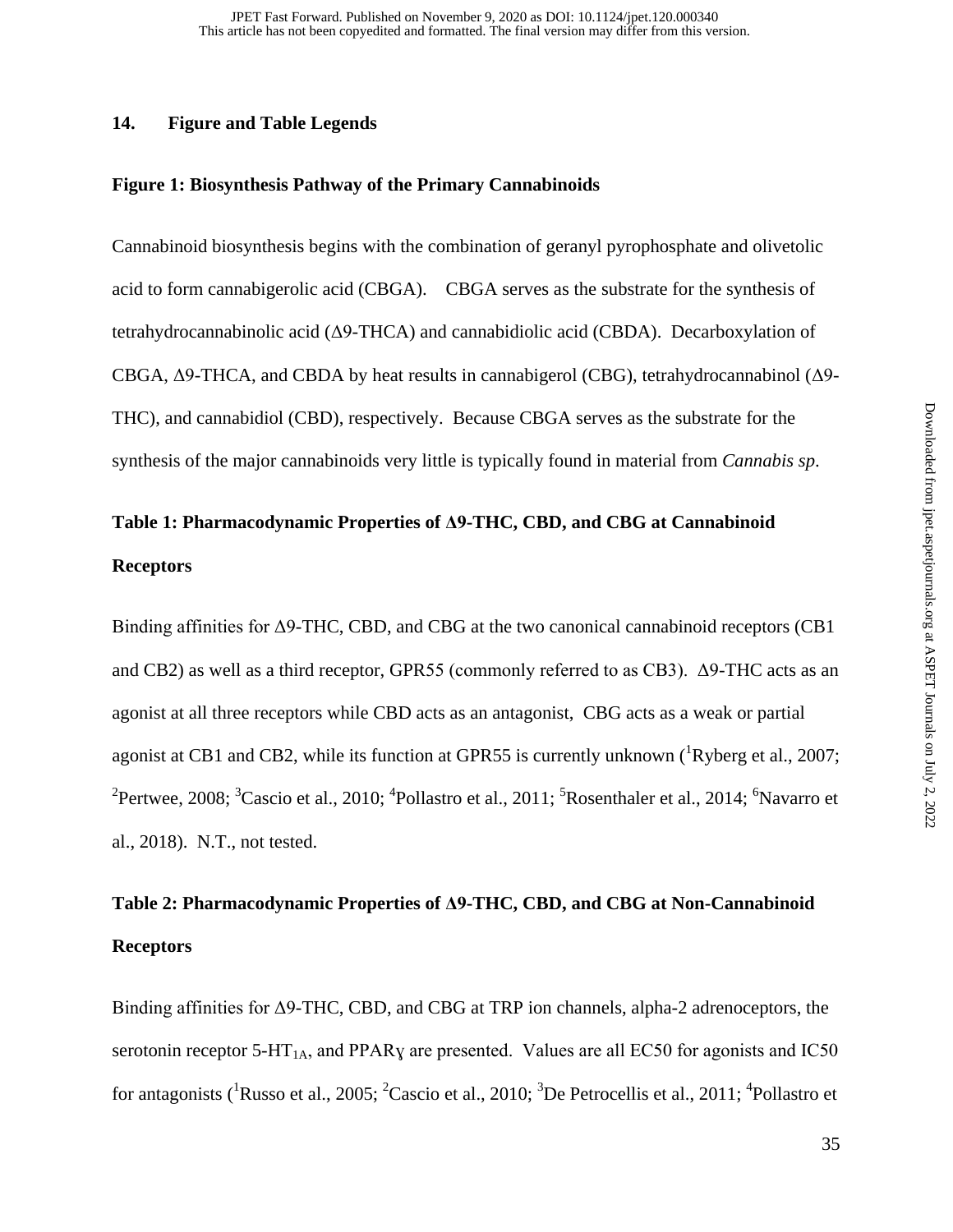al., 2011; <sup>5</sup>Rock et al., 2011; <sup>6</sup>De Petrocellis et al., 2012; <sup>7</sup>Granja et al., 2012; <sup>8</sup>Rock et al., 2012;

<sup>9</sup>Muller et al., 2018). N.T. indicates "not tested" whereas N.D. indicates "not detected".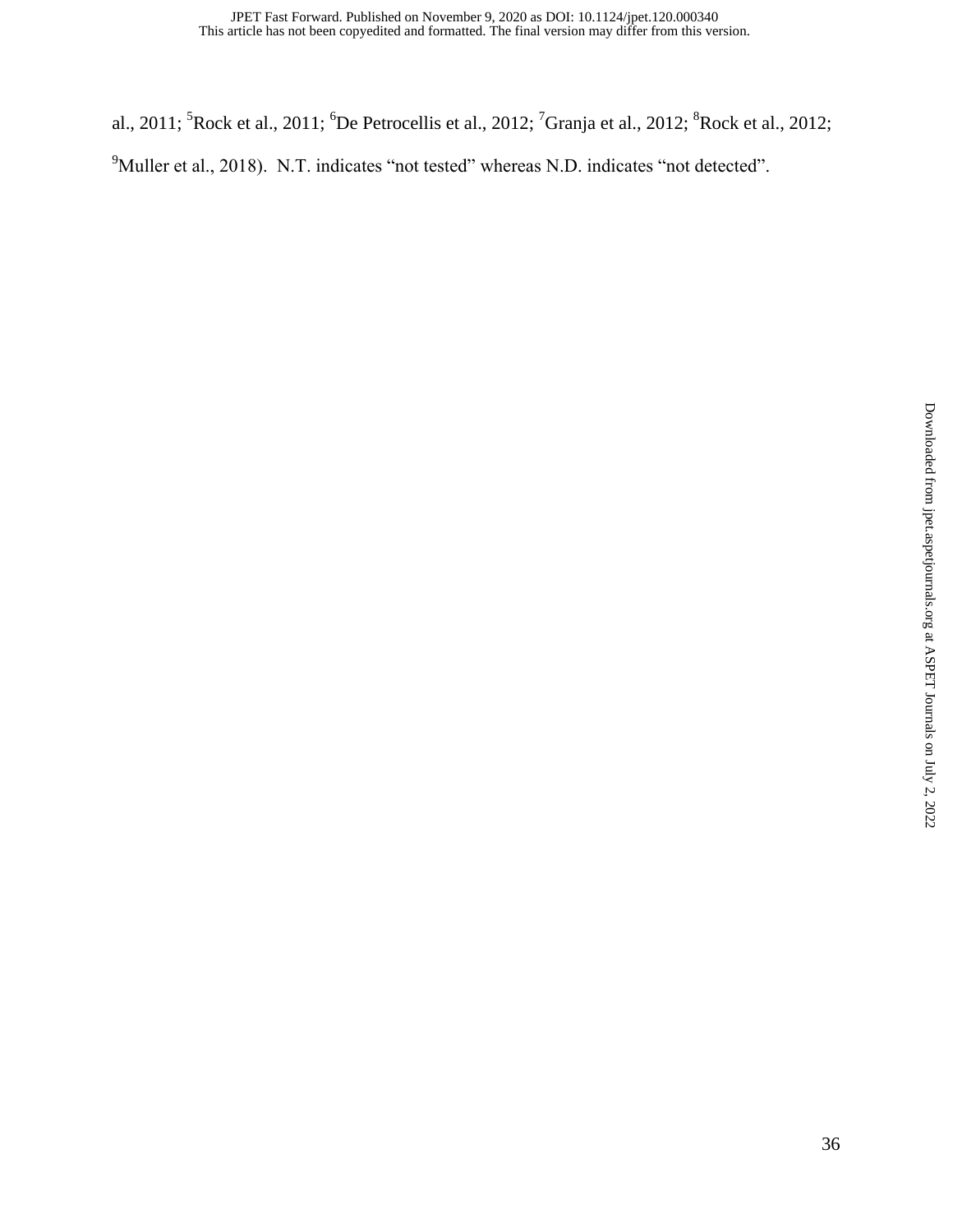## **15. Tables**

|                   | $\Delta$ 9-THC               |                    | <b>CBD</b>                  |                                   | CBG                            |                    |
|-------------------|------------------------------|--------------------|-----------------------------|-----------------------------------|--------------------------------|--------------------|
| <b>Receptor</b>   | <b>Affinity</b><br>(nM)      | <b>Function</b>    | <b>Affinity</b><br>(nM)     | <b>Function</b>                   | <b>Affinity</b><br>(nM)        | <b>Function</b>    |
| CB1               | $5.1 - 80.3$<br>$(Ki)^{2,5}$ | Partial<br>Agonist | 1458.5-4900<br>$(Ki)^{2,5}$ | Inverse<br>Agonist/<br>Antagonist | 440-1045<br>$(Ki)^{3,4,5,6}$   | Weak<br>Agonist    |
| CB2               | $3.1 - 75.3$<br>$(Ki)^{2,5}$ | Agonist            | 372.4-4200<br>$(Ki)^{2,5}$  | Inverse<br>Agonist                | 153.4-1225<br>$(Ki)^{3,4,5,6}$ | Partial<br>Agonist |
| GPR <sub>55</sub> | $8 (EC50)^1$                 | Agonist            | 445 $(IC50)^1$              | Antagonist                        | N.T.                           | Unknown            |

Table 1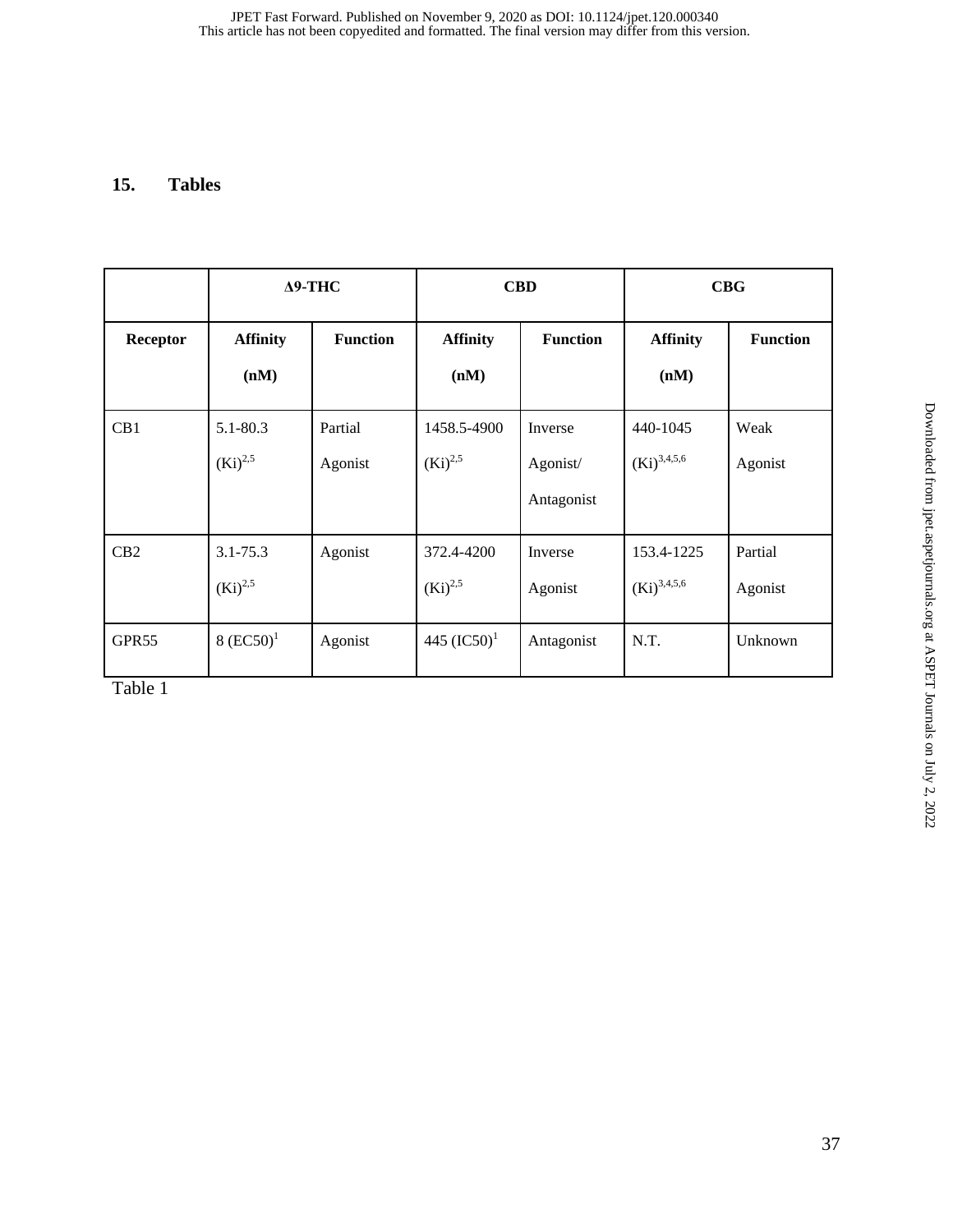|                   | $\Delta$ 9-THC        |            | <b>CBD</b>            |                 | CBG                       |                 |
|-------------------|-----------------------|------------|-----------------------|-----------------|---------------------------|-----------------|
| Receptor          | <b>Affinity</b>       | Function   | <b>Affinity</b>       | <b>Function</b> | <b>Affinity</b>           | <b>Function</b> |
|                   | (nM)                  |            | (nM)                  |                 | (nM)                      |                 |
| TRPA1             | $230^{3,9}$           | Agonist    | $110^{3,9}$           | Agonist         | $700^{3,4,9}$             | Agonist         |
| TRPV1             | $N.D.$ <sup>3,9</sup> | Unknown    | $1000^{3,9}$          | Agonist         | $1300^{3,4,9}$            | Agonist         |
| TRPV2             | $650^{3,9}$           | Agonist    | $1250^{3,9}$          | Agonist         | $1720$ 3,4,9              | Agonist         |
| TRPV3             | $9500$ <sup>5,9</sup> | Agonist    | 3700 5,9              | Agonist         | $1000$ <sup>5,9</sup>     | Agonist         |
| TRPV4             | $850^{5,9}$           | Agonist    | $800^{5,9}$           | Agonist         | 5100 5,9                  | Agonist         |
| TRPM8             | $160^{3,9}$           | Antagonist | $140^{3,9}$           | Antagonist      | $160^{3,4,9}$             | Antagonist      |
| $a2-$             | N.T.                  | Unknown    | N.T.                  | Unknown         | $0.2 - 72.8$ <sup>2</sup> | Agonist         |
| adrenoceptor      |                       |            |                       |                 |                           |                 |
| $5-HT_{1A}$       | N.T.                  | Unknown    | $N.D.$ <sup>1,8</sup> | Indirect        | $51.9^{2,5}$              | Antagonist      |
|                   |                       |            |                       | Agonist         |                           |                 |
| PPAR <sub>Y</sub> | $2120$ $^7$           | Agonist    | 2010 <sup>7</sup>     | Agonist         | 1270 <sup>7</sup>         | Agonist         |

Table 2